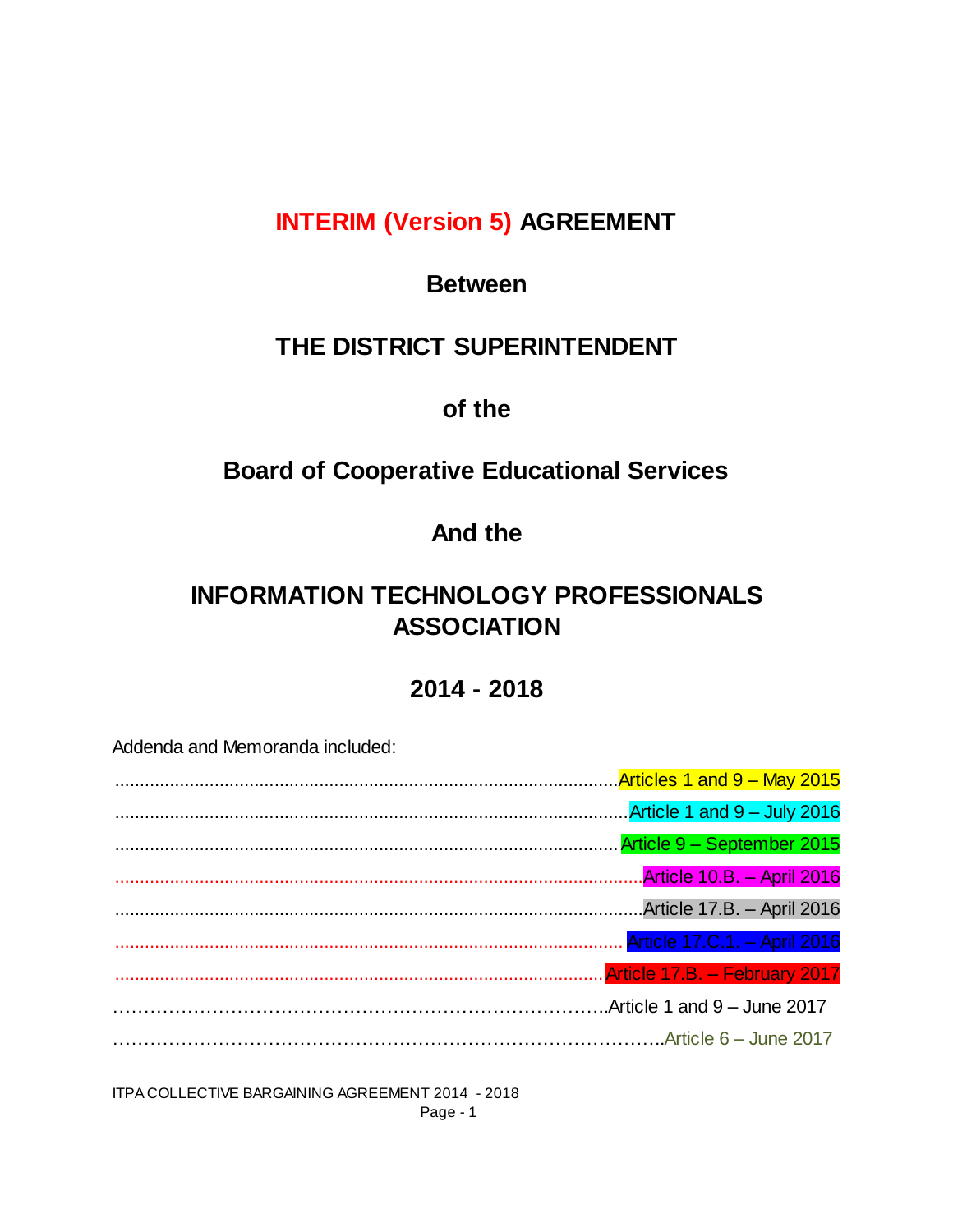…………………………………………………….………..Article 1 and 9 – September 2017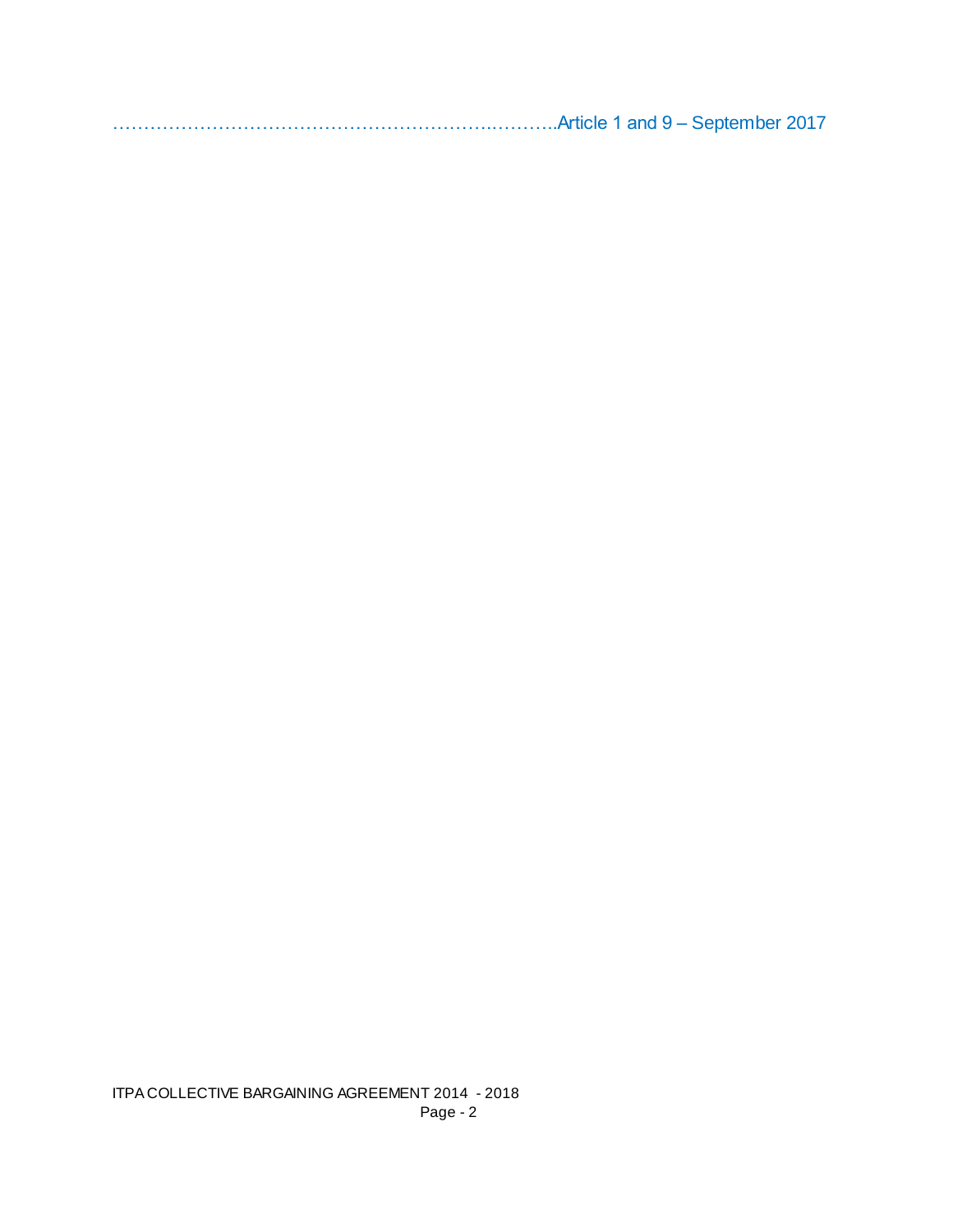## **Table of Contents**

Note: TOC numbering is no longer accurate.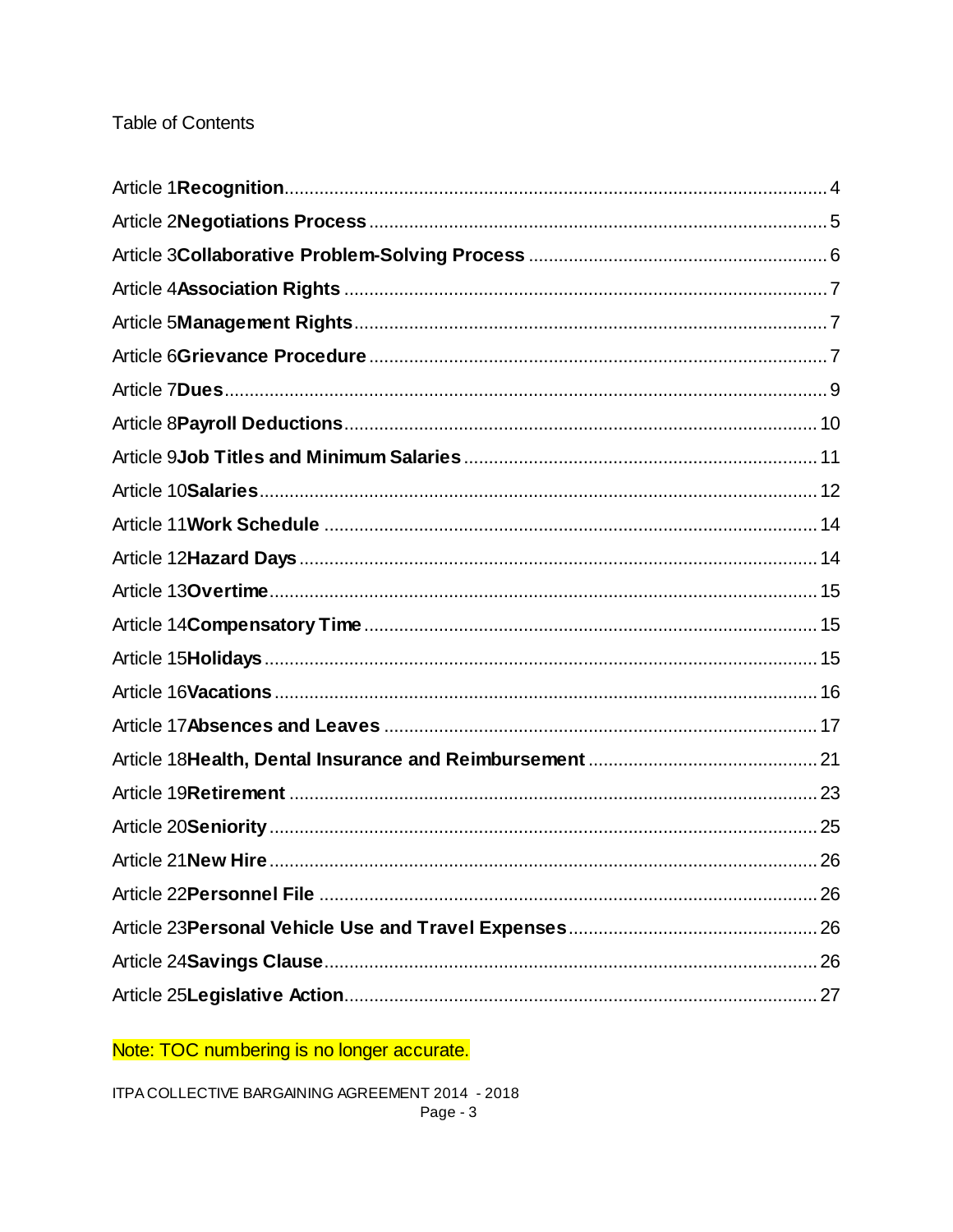This agreement is made and entered into by and between the BOARD OF COOPERATIVE EDUCATIONAL SERVICES, SOLE SUPERVISORY DISTRICT ("BOCES") and the INFORMATION TECHNOLOGY PROFESSIONALS ASSOCIATION ("ITPA"); and has as its purpose harmonious relations between the BOCES and the ITPA, the establishment of an equitable and peaceful procedure for the resolution of disputes, and the establishment of rates of pay, hours, and other conditions of employment.

## Article 1 **Recognition**

A. Recognition of ITPA

The Board of Cooperative Educational Services, Sole Supervisory District recognizes the Information Technology Professionals Association as the sole and exclusive negotiating representative for all full-time employees in the defined bargaining unit as described in Section D of this Article. The BOCES will not negotiate or meet with any other employee organization in the determination of salaries, hours of work, fringe benefits, or any other terms and conditions of employment, or for the administration of grievances and disputes arising thereunder. The BOCES and the ITPA agree to the above pursuant to section 208 of Civil Service Law.

- B. The ITPA affirms that it does not assert the right to strike against the BOCES and it shall not cause, instigate, encourage nor condone a strike.
- C. The parties agree that no person will be penalized in any way or suffer any professional disadvantage by reason of participation in the Collective Bargaining Unit, as representative, bargaining agent or duly elected officer.

### D. Collective Bargaining Unit

For the purpose of this Collective Bargaining Agreement ("Agreement"), the term "Employee(s)" shall mean personnel working for BOCES in the following titles at least twenty (20) hours per week on a regular, scheduled basis:

Computer Programmer Computer Programmer / Analyst – Level 1 Computer Programmer / Analyst – Level 2 Computer Services Coordinator – Level 1 Computer Services Coordinator – Level 2 Computer Services Coordinator – Level 3 Fiscal Manager – Level 1 Fiscal Manager – Level 2 Fiscal Manager – Level 3 Graphics Assistant – Level 1 Graphics Assistant – Level 2 Graphics Assistant – Level 3 Information Technology Project Coordinator – Level 1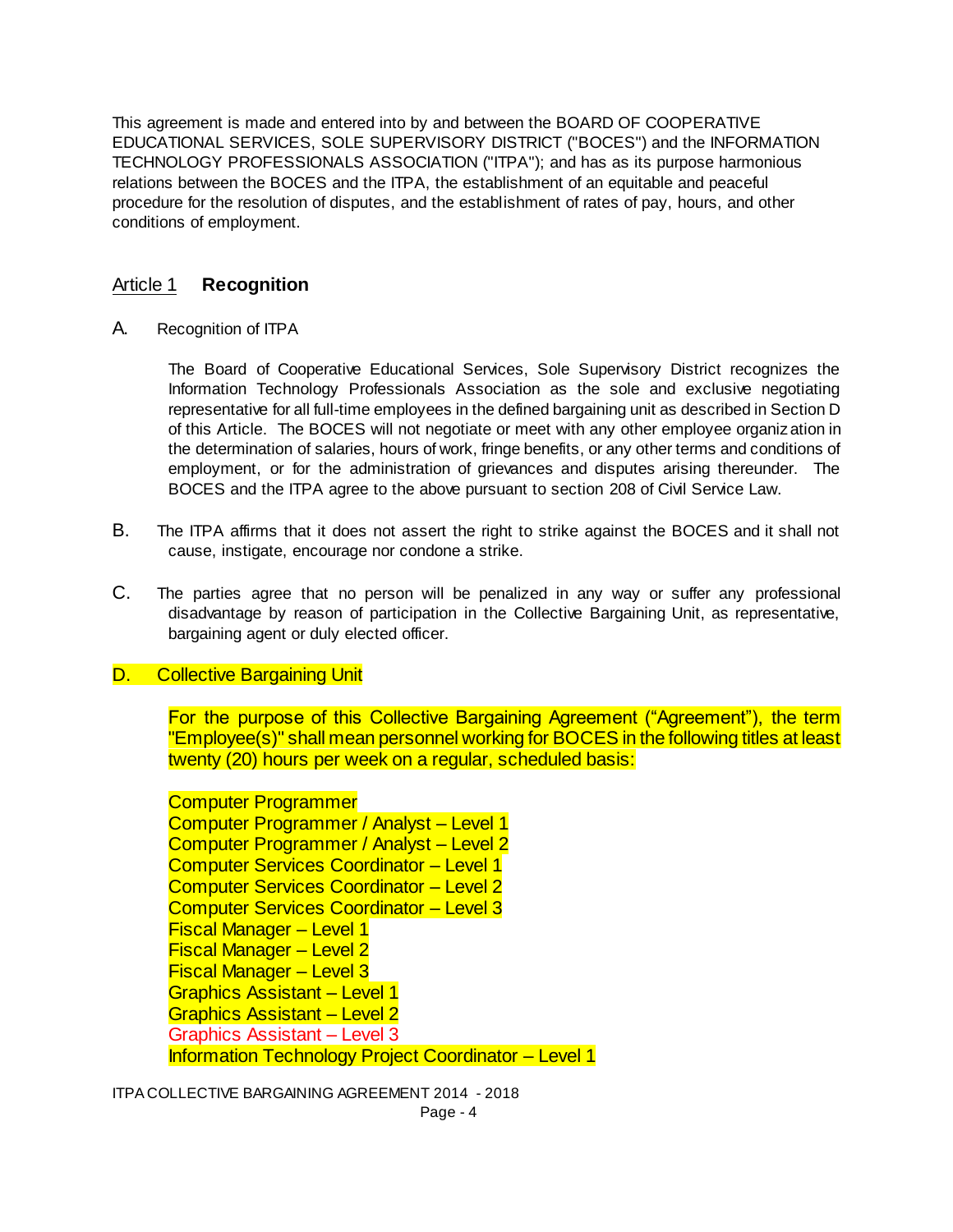Information Technology Project Coordinator – Level 2 Information Technology Project Coordinator – Level 3 Network Analyst Network Engineer – Level 1 Network Engineer – Level 2 Network Engineer – Level 3 Network Specialist – Level 1 Network Specialist – Level 2 Network Specialist – Level 3 PC/LAN Technician – Level 1 PC/LAN Technician – Level 2 PC/LAN Technician – Level 3 Software Support Specialist – Level 1 Software Support Specialist – Level 2 Software Support Specialist – Level 3 Systems Training Assistant – Level 1 Systems Training Assistant – Level 2 Systems Training Assistant – Level 3 Website Coordinator – Level 1 Website Coordinator – Level 2 Website Coordinator – Level 3

E. **Class A** Employees shall work thirty-nine (39) hours per week, twelve (12) months per year and be eligible to receive full benefits as described in this Agreement. **Class B** employees will work thirty-nine (39) hours per week, eleven (11) months per year and receive prorated salaries and full benefits as described in this Agreement except where benefits are specifically defined for Class B employees. **Class C** employees will work thirty-nine (39) hours per week, ten (10) months per year and receive prorated salaries and full benefits as described in this Agreement except where benefits are specifically defined for Class C employees. **Class D** employees will work at least twenty (20) hours per week on a regular salaried basis and receive prorated salaries and prorated benefits except where benefits are specifically defined for Class D employees.

## Article 2 **Negotiations Process**

A. Purpose

Since BOCES is a service agency responsible for meeting the ongoing needs of its clients, ongoing flexibility and change will be required for BOCES to continue as a healthy, responsive organization. Therefore, it is agreed that it is in the mutual interest of all parties to establish a collaborative process for considering and making recommendations on proposed changes affecting the terms and conditions of employment identified in this Agreement.

B. Collaborative Bargaining Process

The collaborative bargaining process will follow the models proposed by Fisher and Ury (interest bargaining) and Covey (win-win agreements). These two models emphasize effective

ITPA COLLECTIVE BARGAINING AGREEMENT 2014 - 2018

Page - 5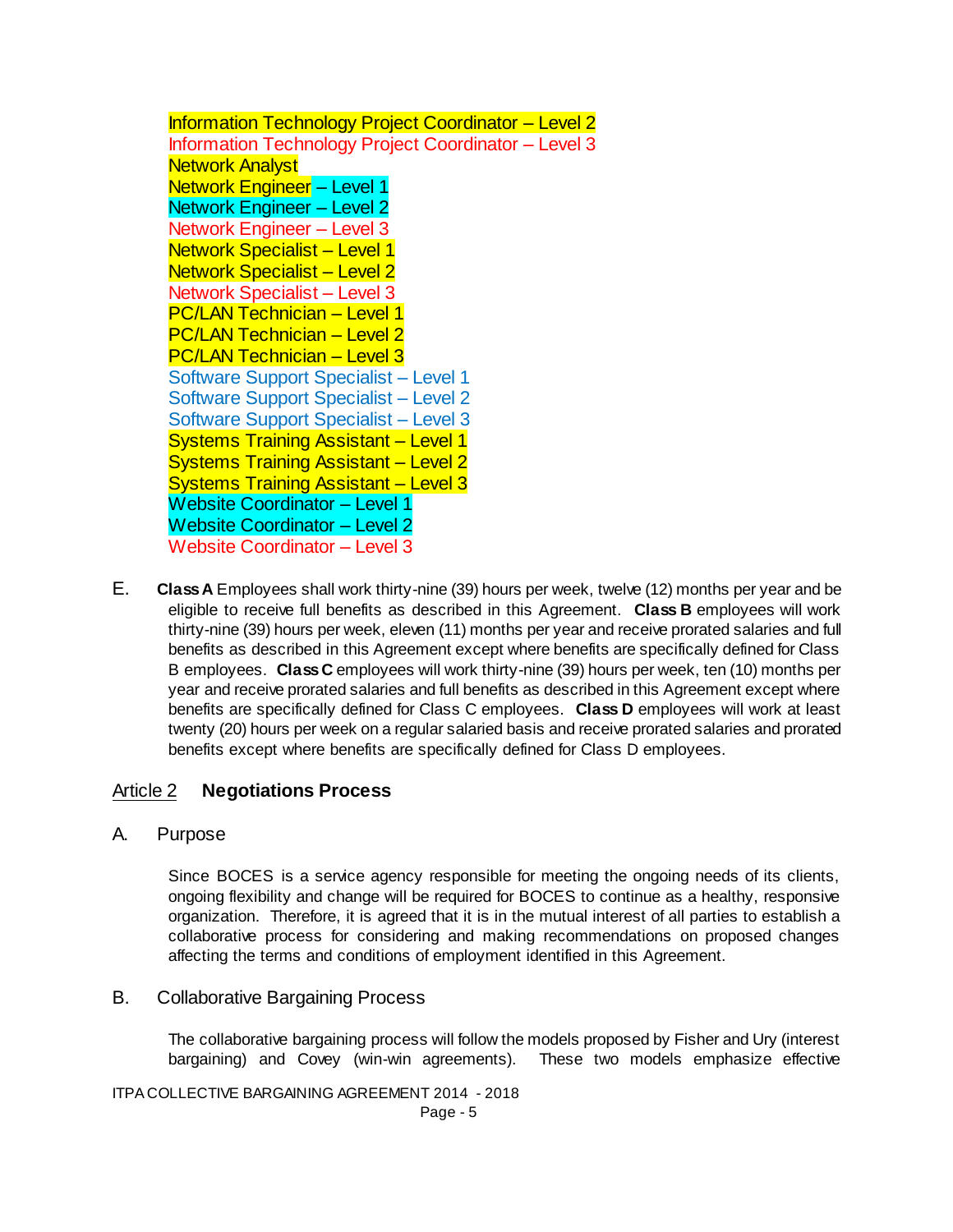communications to understand the needs and interests of the other parties and then pursuit of solutions that successfully accommodate the needs and interests of both parties. Where possible, external criteria or standards are to be used to judge the appropriateness of the proposed solutions. Rather than making the negotiations process something that occurs annually or when the existing Agreement ends, ongoing problem-solving and changes will be accommodated by an ongoing collaborative bargaining process. Once consensus is reached, proposed changes to the Agreement will require approvals by the official representatives of the two parties to the Agreement.

- C. Collaborative Bargaining Team
	- 1. Membership This Team will consist of a maximum of three ITPA representatives and three BOCES representatives. Outside consultants may be used.
	- 2. Meetings The Team will meet at least bi-monthly at times and locations mutually agreed upon.
	- 3. Study Teams It is anticipated that the Team may wish to create study teams to investigate specific issues or problems and to report back to the Team with recommended solutions to these specific issues or problems. Study teams, when established, will only deal with the issue or issues for which they were created and charged.

## Article 3 **Collaborative Problem-Solving Process**

A. Purpose

In order to assure ongoing communication and cooperation among the parties to this Agreement, a communication/problem-solving/conflict resolution process is needed. The goal is to solve problems and resolve conflicts as quickly and effectively as possible.

### B. Training

All staff and management directly involved with this agreement will be given training on the Collaborative Problem-Solving Process.

### C. Process

The Collaborative Problem-Solving Process uses the BOCES values as the base or fabric on which all problem-solving should occur. The first step involves direct communication between the parties who are involved, with the focus on developing a full and complete understanding of each party's perception of the issue or concern. Then, using the values as the base, the commonalities of the parties are identified and solutions are brainstormed that build upon these commonalities. Win-win solutions are the desired goal.

D. Other Means of Dispute Resolution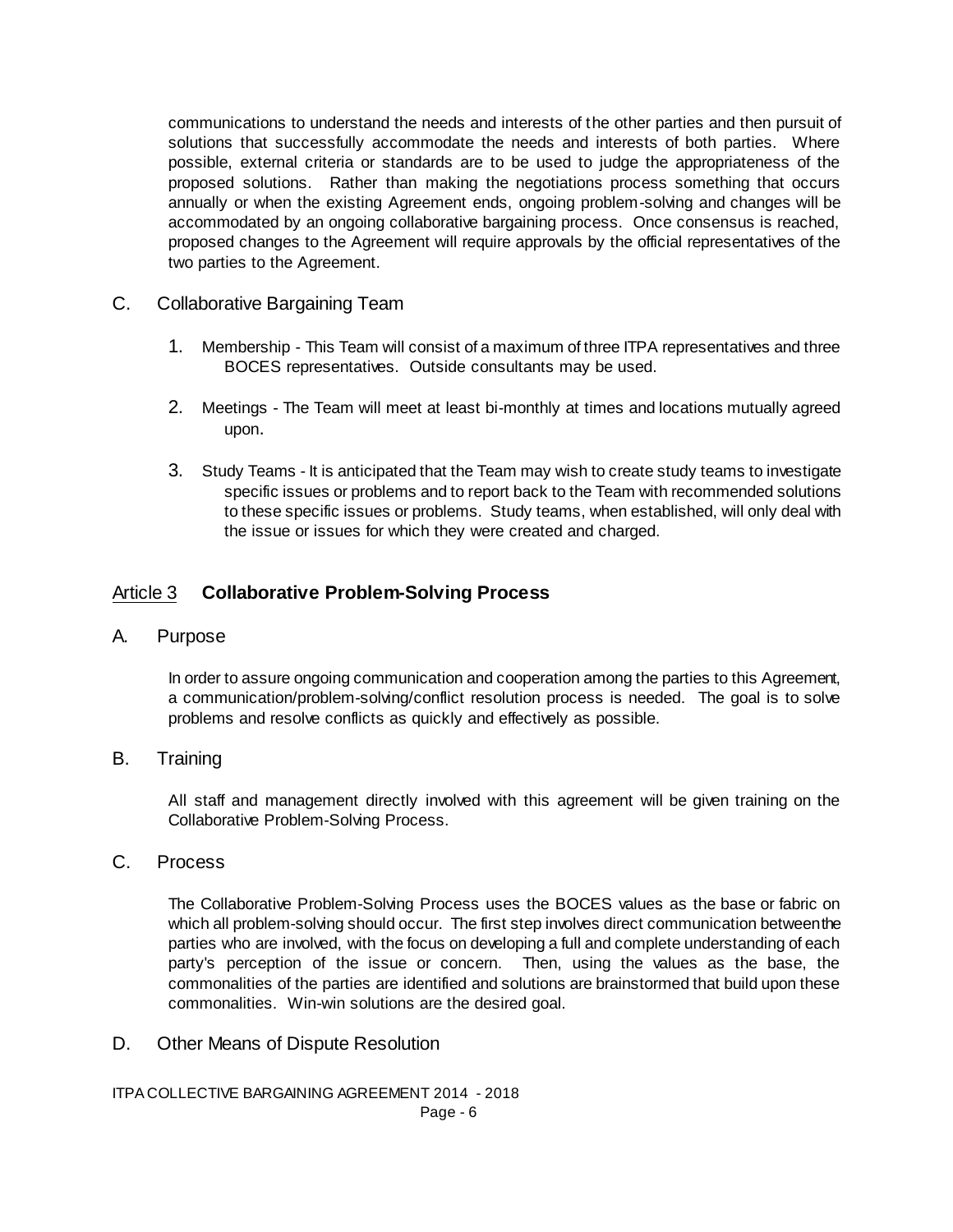Although it is the desire of the parties to resolve conflicts and disputes through this process, nothing contained herein shall be construed as limiting the right of either party to exercise other options to resolve issues or problems should it become necessary. For issues relating to this Agreement, the Collaborative Bargaining Team could be asked to consider the dispute.

### Article 4 **Association Rights**

- A. The ITPA will have the right to use the Center bulletin board, inter-mail services and, upon prior request, meeting rooms on a space-available, no-cost basis. It is understood that these facilities are not to be used for local, state or federal political activities or purposes.
- B. Copies of this Agreement will be provided for the bargaining unit members by the BOCES.
- C. A copy of all Board Meeting agendas and meeting minutes shall be sent to the ITPA President as soon as they become available.
- D. Upon initial hiring, job descriptions will be furnished to all ITPA employees. In the event that there is a change in an employee's job description, it will be reviewed with the employee. Should a job description be modified, the BOCES will notify the ITPA within ten (10) days of such modification. Should either the BOCES or the ITPA determine that the modification(s) significantly changes the job description, either party may request an immediate review of the modified description. If determination is made by two representatives of ITPA and two representatives of the district that the modified description changes the job title, the BOCES and the ITPA will, within ten (10) days begin negotiating regarding the rate of pay for the new position. Whenever the BOCES creates a new position for which there is no listed title, the ITPA will be notified within five (5) working days of the posting of said position and negotiations will commence to establish a salary for that position.
- E. It is the right of any employee to request that an ITPA representative accompany her/him to any meeting that may involve disciplining of that employee. Discipline is defined as when a formal reprimand for the personnel file may result.

## Article 5 **Management Rights**

Subject only to any limitations stated in this Agreement, the ITPA recognizes that the BOCES retains the exclusive right to manage its operations/facilities. This right includes the right to discipline, suspend or discharge employees; to determine the qualifications of employees; to observe and evaluate an employee's job performance and to apply disciplinary action to insure a full day's work for a fair day's wage; and to require employees to observe reasonable BOCES rules and regulations presently in effect and/or to be put into effect, provided they are not in violation of the provisions of this Agreement.

#### Article 6 **Grievance Procedure**

A. Definitions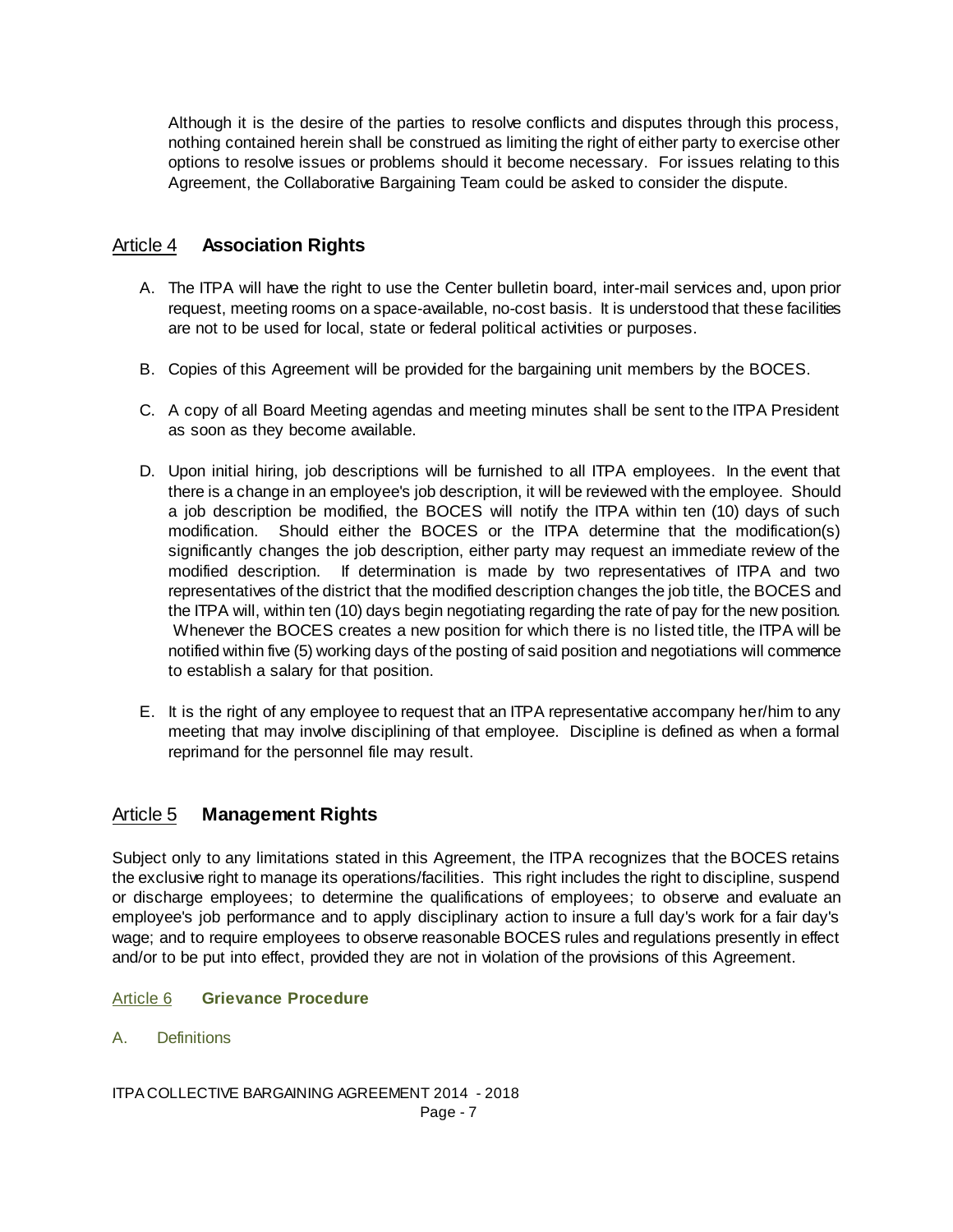Grievance is any alleged violation, misinterpretation or misapplication of any express provision of this Agreement.

Grievant is the Association.

Party-in-interest is any member(s) of the unit named in the grievance.

Day is any day employees are required to be in attendance.

Failure to present the grievance at any level by the Association within the specified times below shall be deemed as a settlement of the grievance.

B. Procedure

Stage 1 – Supervisor

Any member can meet with his/her supervisor to address any contractual question or concern. Said meeting will take place within eight (8) working days from the meeting request unless otherwise arranged. The supervisor will upon request provide a document summarizing the meeting details and discussion.

Stage 2 – CBT Level 1

A grievance must be initiated by the Association within forty (40) days of when it first knew or should have known that an event occurred. The Association will include on the printed agenda distributed prior to the CBT meeting "Grievance CBT Level 1" along with a written summary (see Appendix A) setting forth the specific nature of the grievance. Initial discussion about the particulars of the grievance will occur during this meeting.

Stage 2 – CBT Level 2

Not less than five (5) days prior to the next scheduled CBT meeting the District will respond in writing with its findings, determination and any redress or settlement.

Stage 3 – District Superintendent

Within ten (10) days after the District issued its determination above, the Association may submit a written statement to the Superintendent setting forth the specific (and amended if necessary) nature of the grievance, and why the determination of Level 2 was unsatisfactory.

The Superintendent or his/her designee will meet with the the Association within eight (8) days of receipt of the written statement. Within eight (8) days after the hearing, the Superintendent or his/her designee will answer the grievance in writing.

Stage 4 – Arbitration

If the grievance remains unresolved after the Superintendent's answer, the Association may submit said grievance in writing to the American Arbitration Association within ten (10) days

ITPA COLLECTIVE BARGAINING AGREEMENT 2014 - 2018

Page - 8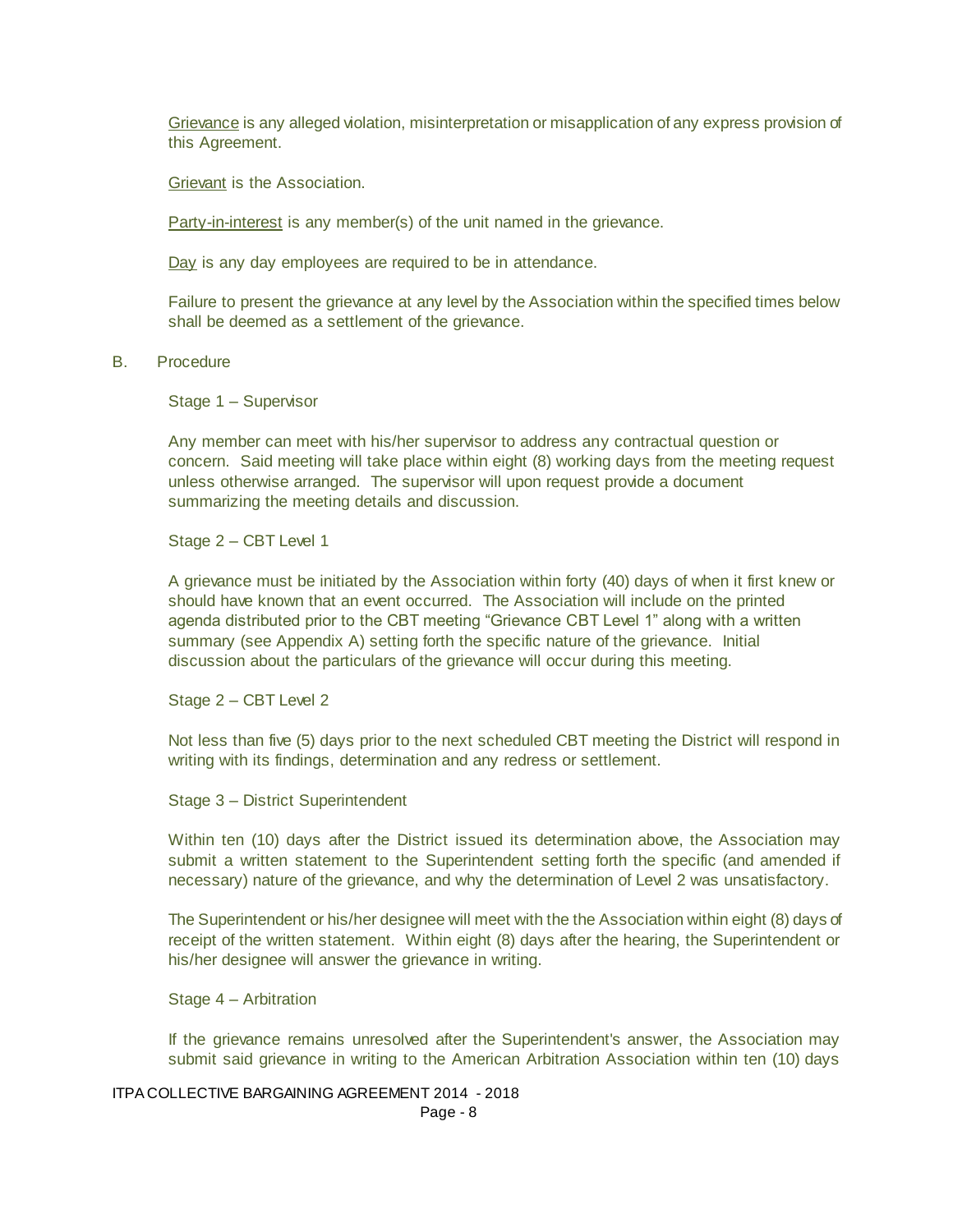following receipt of the Level 3 answer. The Association will provide a copy of said arbitration demand to the Superintendent. The Arbitration shall be under the AAA Voluntary Rules.

The decision of the arbitrator will be final and binding on all parties.

The arbitrator will have no power to add to, subtract from or change any provision of this Agreement, nor to render any decision which conflicts with law.

The AAA expenses of the arbitration will be shared equally by the ITPA and the BOCES.

C. Sanctions

No person will be penalized in any way or suffer any professional disadvantages by reason of participation in the processing of any grievance.

All documents, communications, records, or any written material dealing with the grievance will be filed separately from the personnel files of the participants in the grievance, and no reference whatsoever to any grievance will appear in any employee's personnel file.

D. Purpose

The purpose of this procedure is to secure, at the lowest possible administrative level, equitable solutions to the problems, which may arise. Both parties agree that these proceedings will be kept as informal and confidential as may be appropriate at any level of the procedure.

All processing of grievances shall be done after work hours, unless approved by the Superintendent or his/her designee.

Forms for filing grievances are found in Appendix A of this document.1

Any person to whom a grievance is delivered shall sign and date a receipt for or copy of the same, and the date of the signature shall constitute the submission date or decision date.

#### Article 7 **Dues**

i.

- A. The BOCES will deduct from the salary of any member of the negotiating unit who so authorizes, in writing, the membership dues and fees of the ITPA. The ITPA will have exclusive payroll dues deduction privileges throughout the representation period.
- B. Upon request, the ITPA will be provided the names and addresses of all employees working or receiving benefits under the defined bargaining unit and will receive information concerning any changes of such as they occur.
- C. The total amount of annual dues for the ITPA will be deducted in consecutive equal installments beginning on the first scheduled pay period in each September. Should an ITPA member commence employment after the first pay period, the employee's dues will be deducted in

ITPA COLLECTIVE BARGAINING AGREEMENT 2014 - 2018 Page - 9 1 These forms remain non-existant as of June 27, 2017.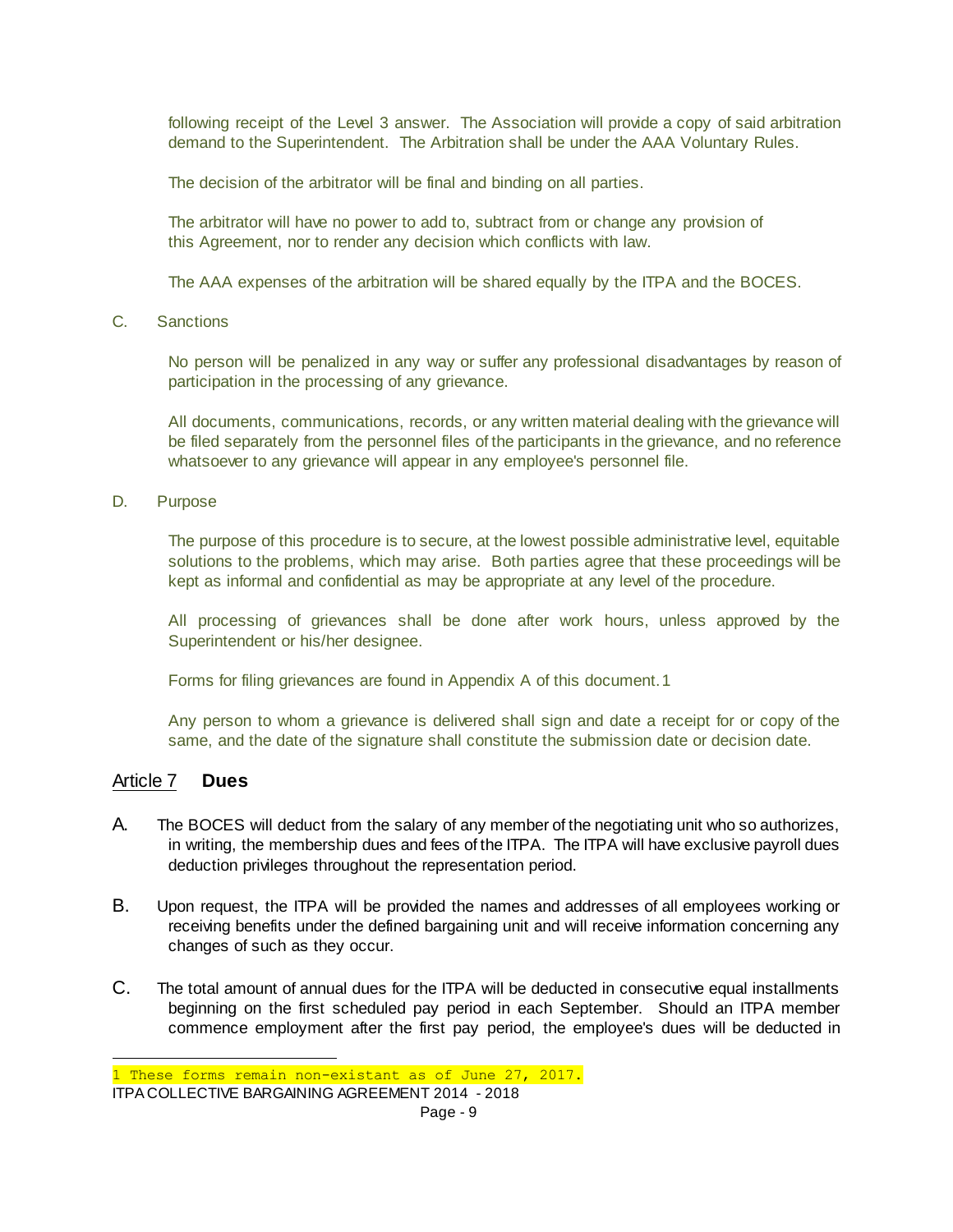consecutive equal installments, beginning with the first pay period after which an authorized signature has been obtained. The amount of dues and the number of equal consecutive installments will be determined on a yearly basis by the ITPA.

- D. The total amount of accumulated dues deducted will be transmitted to the ITPA Treasurer immediately following each pay period for which deductions are made. Each payment will include a list of employees' names and amount deducted for the ITPA.
- E. The ITPA will give the BOCES Superintendent at least thirty days written notice prior to the effective date of a change in the amount of annual dues, and the deduction amount will be changed on the first scheduled deduction date.
- F. The Business Office will notify the ITPA within ten (10) days should it receive a withdrawal of authorization from an ITPA member.

### Article 8 **Payroll Deductions**

- A. The BOCES shall establish a direct deposit arrangement with, or transmit deductions from bargaining unit members' salaries to, banks/credit unions, in the same manner as afforded to other district employees.
- B. The BOCES shall authorize deductions from bargaining unit members' salaries for payments to tax-sheltered annuity programs and the New York State 529 College Savings Program, in the same manner as afforded to other district employees and transmit these payments to the insurance carrier or third party remitter as authorized by the unit member.
- C. An authorization on file with the BOCES for payroll deductions shall be honored until and unless it has been revoked or amended pursuant to the terms and conditions of the signed authorization and by written notice received by the BOCES from either the ITPA or employee.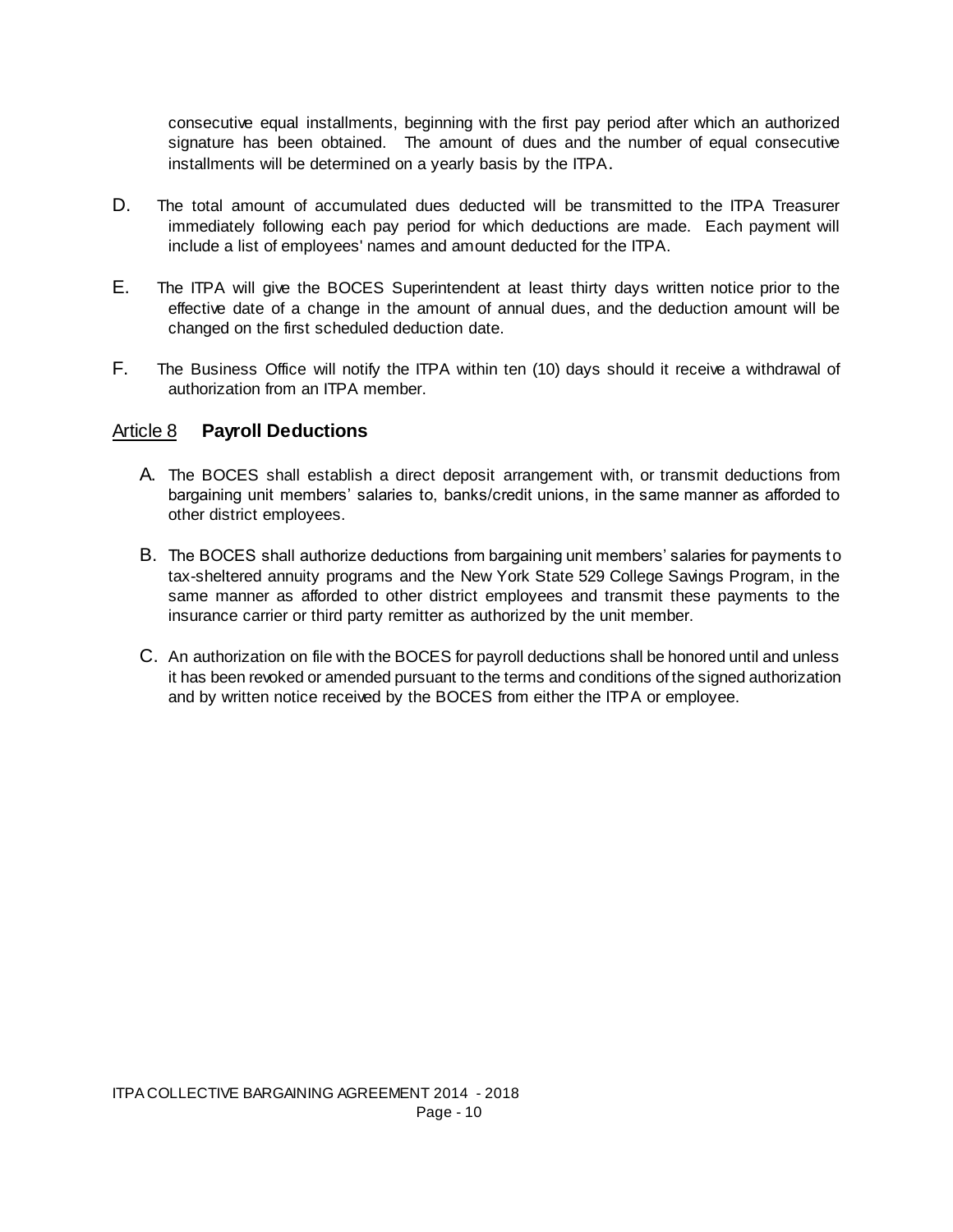## Article 9 **Job Titles and Minimum Salaries**

## **(12 MONTH - CLASS A EMPLOYEES)**

|                                                                                                                                                                                                                                                                                     | $2014 - 15$          | $2015 - 16$ | $2016 - 17$ | 2017-18  |
|-------------------------------------------------------------------------------------------------------------------------------------------------------------------------------------------------------------------------------------------------------------------------------------|----------------------|-------------|-------------|----------|
| <b>GRADE 1 (Legacy Grade 5)</b>                                                                                                                                                                                                                                                     | \$30,128             | \$30,972    | \$31,839    | \$32,730 |
| <b>PC/LAN Technician - Level 1</b><br>Software Support Specialist - Level 1<br><b>Systems Training Assistant - Level 1</b>                                                                                                                                                          |                      |             |             |          |
| <b>GRADE 2 (Legacy Grade 6)</b>                                                                                                                                                                                                                                                     | \$33,257             | \$34,188    | \$35,145    | \$36,130 |
| <b>Computer Programmer</b><br><b>Graphics Assistant - Level 1</b><br><b>PC/LAN Technician - Level 2</b><br>Software Support Specialist - Level 2                                                                                                                                    |                      |             |             |          |
| <b>Systems Training Assistant - Level 2</b><br><b>Website Coordinator - Level 1</b>                                                                                                                                                                                                 |                      |             |             |          |
| <b>GRADE 3 (Legacy Grade 7)</b>                                                                                                                                                                                                                                                     | \$36,385             | \$37,404    | \$38,451    | \$39,528 |
| Computer Programmer / Analyst - Level 1<br><b>Graphics Assistant - Level 2</b><br>Network Specialist - Level 1<br><b>PC/LAN Technician - Level 3</b><br>Software Support Specialist - Level 3<br><b>System Training Assistant - Level 3</b><br><b>Website Coordinator - Level 2</b> |                      |             |             |          |
| <b>GRADE 4 (Legacy Grade 8)</b>                                                                                                                                                                                                                                                     | \$38,401             | \$39,476    | \$40,582    | \$41,718 |
| Computer Services Coordinator - Level 1<br>Computer Programmer / Analyst - Level 2<br><b>Fiscal Manager - Level 1</b><br><b>Graphics Assistant - Level 3</b><br><b>Network Specialist - Level 2</b><br>Website Coordinator - Level 3                                                |                      |             |             |          |
| <b>GRADE 5 (Legacy Grade 9)</b>                                                                                                                                                                                                                                                     | \$41,440             | \$42,600    | \$43,793    | \$45,019 |
| <b>Computer Services Coordinator - Level 2</b><br><b>Fiscal Manager - Level 2</b><br>Network Engineer - Level 1<br>Network Specialist - Level 3<br><b>GRADE 6 (Legacy Grade 10)</b>                                                                                                 | \$44,480<br>\$45,725 | \$47,006    | \$48,322    |          |
|                                                                                                                                                                                                                                                                                     |                      |             |             |          |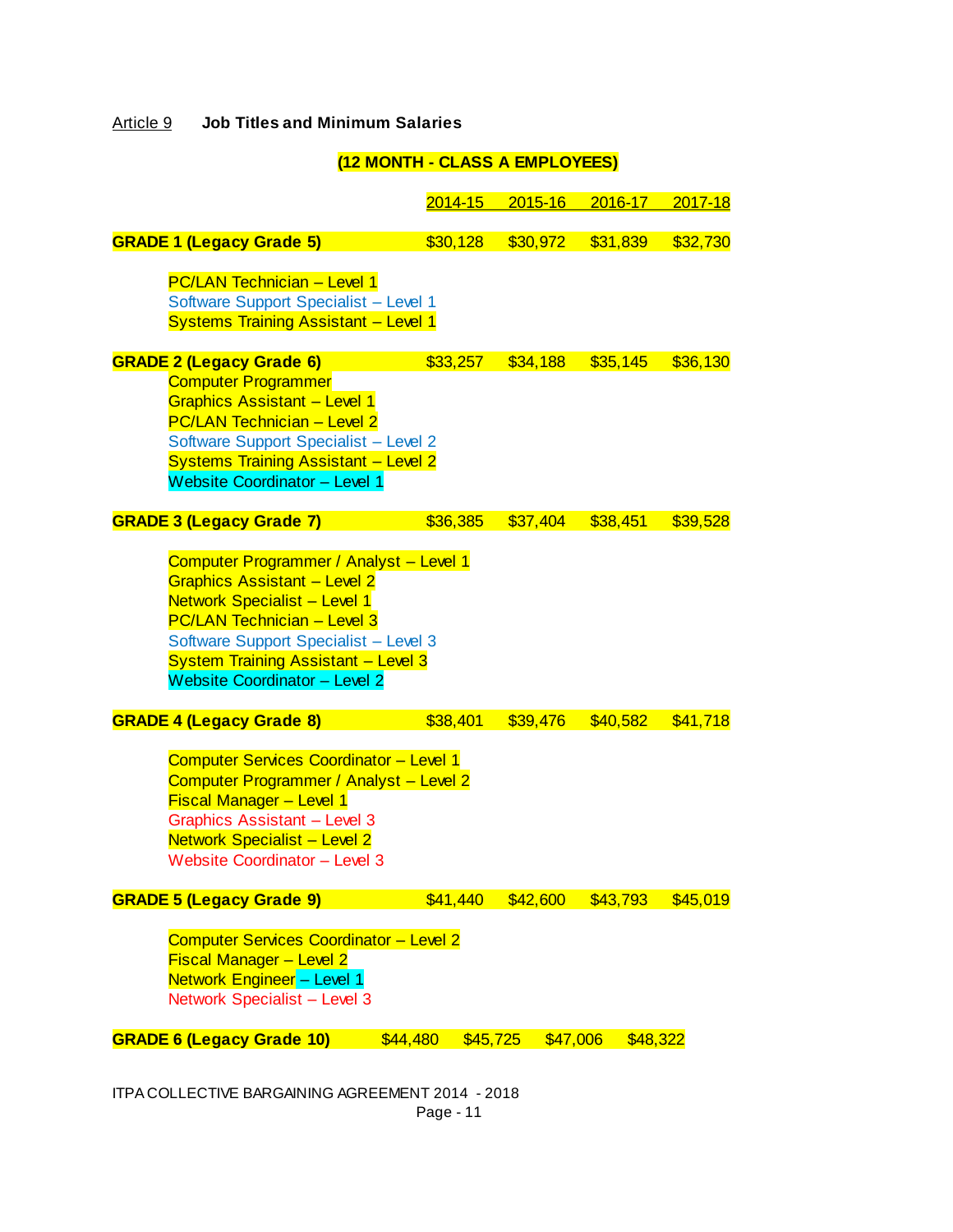Computer Services Coordinator – Level 3 Fiscal Manager – Level 3 Network Analyst Network Engineer – Level 2

**GRADE 7 (Legacy Grade 11)** \$48,928 \$50,298 \$51,706 \$53,154

Information Technology Project Coordinator – Level 1 Network Engineer – Level 3

**GRADE 8 (Legacy Grade 12)** \$51,928 \$53,382 \$54,877 \$56,413

Information Technology Project Coordinator – Level 2

GRADE 9 (No Legacy Grade)  $N/A$  N/A N/A \$60,211

Information Technology Project Coordinator – Level 3

Beginning August 31, 2015, *when an employee is promoted to a position that results in a higher "grade", regardless of the job title,* the District shall add to the yearly salary an amount of money at least equal to the difference between the minimum salaries of the previous titles' Grade and the new Grade. Said salary shall be effective beginning on the first day of employment in the new job title.

For example, an employee promoted from *Computer Service Coordinator – Level 1* (Grade 4 [Legacy Grade 8]) to *Computer Service Coordinator – Level2* (Grade 5 [Legacy Grade 9]) during the 2015-16 year shall receive an amount not less than \$3,124 (\$42,600 minus \$39,476) added to the employee's yearly salary."

*Similarly, an employee promoted from "Systems Training Assistant – Level 2" (Grade 2/Legacy Grade 6) to Computer Service Coordinator- Level 1 (Grade 4/legacy Grade 8) during the 2015-16 school year, shall receive an amount not less than \$5,288 (\$39,476 minus \$34,188) added to the employee's yearly salary.*

#### Article 10 **Salaries**

A. Salary Increases

Effective July 1, 2014, all employees covered by this unit on July 1, 2014 will receive a two and nine-tenths (2.9%) percent increase on their salary as of June 30, 2014 plus two hundred (\$200) dollars.

Effective July 1, 2015, all employees covered by this unit on July 1, 2015 will receive a two and nine-tenths (2.9%) percent increase on their salary as of June 30, 2015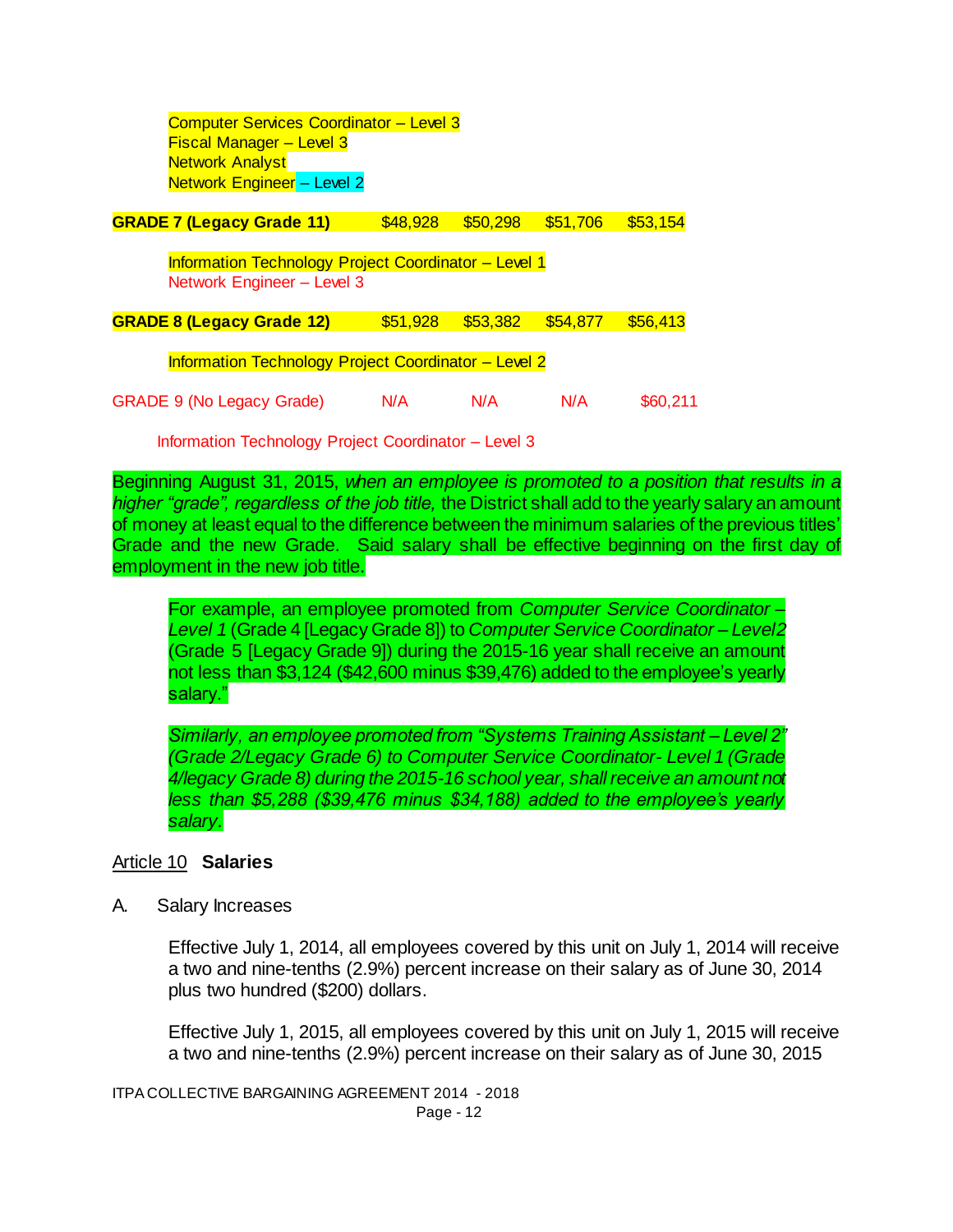plus two hundred (\$200) dollars.

Effective July 1, 2016, all employees covered by this unit on July 1, 2016 will receive a two and nine-tenths (2.9%) percent increase on their salary as of June 30, 2016 plus two hundred (\$200) dollars."

Effective July 1, 2017, all employees covered by this unit on July 1, 2017 will receive a two and nine-tenths (2.9%) percent increase on their salary as of June 30, 2017 plus two hundred (\$200) dollars.

B. Tuition Reimbursement

In order to encourage employees to gain new knowledge and skills that will be of benefit to BOCES in the employee's current position, BOCES will partially reimburse tuition costs in accordance with the following criteria and restrictions:

College courses, technical training courses and other such educational courses that are both related to the employee's current position and produce added benefit to the BOCES would be considered for approval.

Advanced written approval of the Superintendent or designee, based upon the recommendation of the employee's manager, is required.

Tuition charges for successfully completed courses will be reimbursed according to the following schedule:

- 1) Courses taken in a fiscal year will not receive any reimbursement in that year.
- 2) Forty percent (40%) of the tuition costs will be reimbursed around June 1 of the next fiscal year following the completion of the course.
- 3) An additional forty percent (40%) of the tuition costs will be reimbursed around June 1 of the second fiscal year following completion of the course.

No individual employee may receive more than one thousand (\$1,000) dollars in tuition reimbursement in a single year.

A total of ten thousand (\$10,000) dollars will be budgeted each year for tuition reimbursement. Should less than that amount be required, management will consider using the excess funds for other training activities for ITPA staff. Should there be insufficient funds to reimburse employees at the forty (40%) rate; the reimbursement percentage will be reduced to avoid exceeding the ten thousand (\$10,000) dollar limit

C. Shift Premium

Employees working a regular full shift beginning at or after 2:00 PM will receive a differential of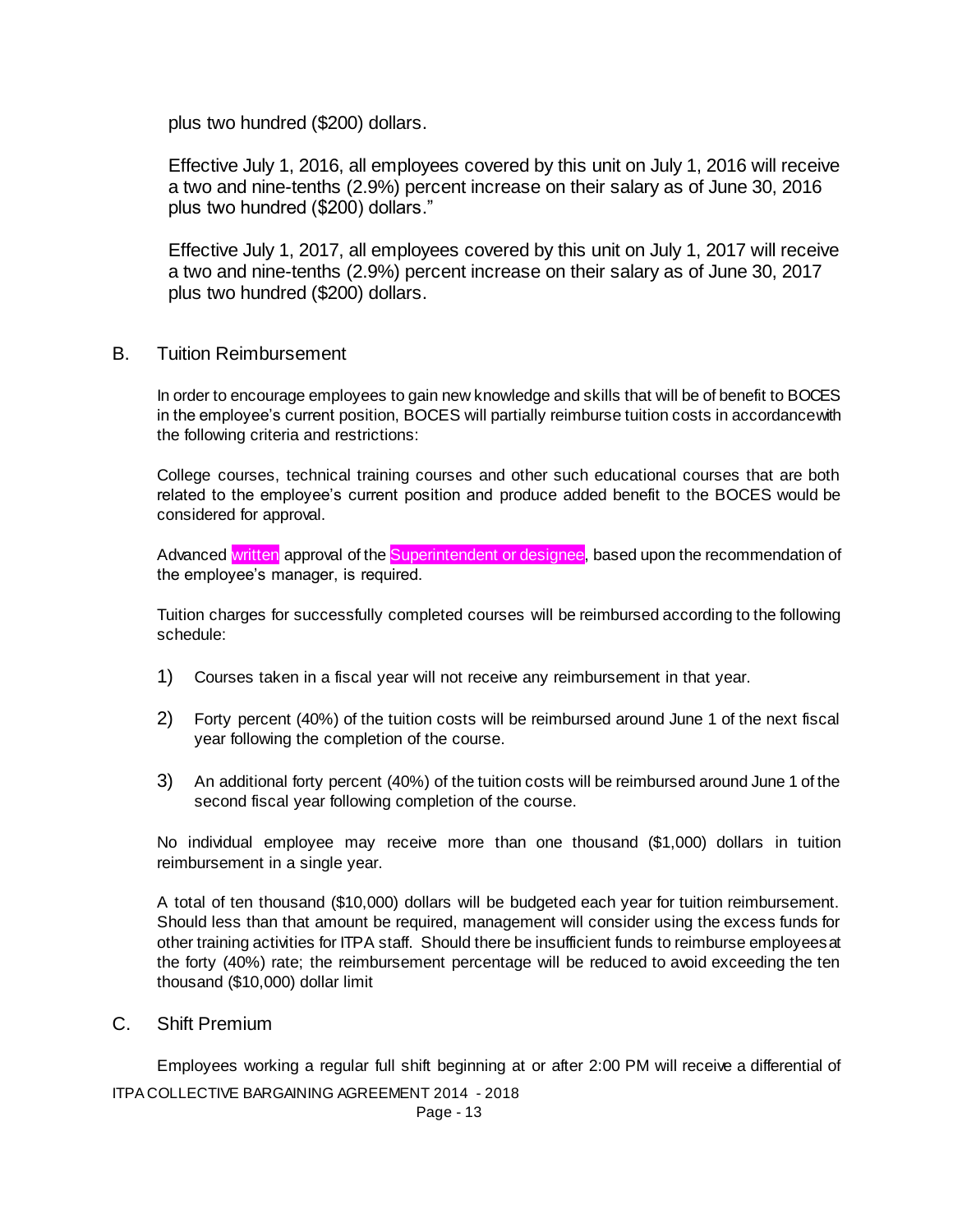twenty-five (\$.25) cents per hour. Employees working a regular full shift beginning at or after 10:00 PM will receive a differential of thirty (\$.30) cents per hour. This differential will apply to vacation days and paid leave days.

D. Initial Salaries

The BOCES retains the right to hire employees at a salary based upon the individual's personal qualifications, prior experience, and educational, technical, or vocational background.

### Article 11 **Work Schedule**

- A. The work schedule for ITPA employees will be:
	- Class A Thirty-nine (39) hours per week, twelve (12) months per year.
	- Class B Thirty-nine (39) hours per week, eleven (11) months per year.
	- Class C Thirty-nine (39) hours per week, ten (10) months per year.
	- Class D At least twenty (20) hours per week on a regular scheduled basis. Work schedule to be defined by the immediate supervisor.
- B. The work week will be Monday through Friday. Employees may be required to work other than Monday through Friday, but shall have two (2) consecutive days off per regularly scheduled seven (7) day work week.
- C. The work day will be defined by the immediate supervisor.
- D. Where possible, BOCES will provide 48 hour notice to employees who are requested to transfer to a different shift for a short term (two weeks or less). Ten (10) days advance notice will be given to employees who are requested to transfer to a different shift for a long term (more than two weeks).

When management determines that a shift transfer is necessary, volunteers will be sought.

- E. Each employee will receive two (2) break periods per full day of employment, consisting of 10 minutes duration each.
- F. All employees will be entitled to one-half  $(\frac{1}{2})$  hour of unpaid time for lunch each workday. However, a longer unpaid lunch period of a permanent nature may be granted with mutual approval in writing between employee and the supervisor.

## Article 12 **Hazard Days**

Employees will not be required to report to work during a "state of emergency" making vehicular travel inadvisable, that has been declared by the Sheriff or County Executive for the specific location at which the employee works. Historical reference refers to MOU #6, January 26, 1996.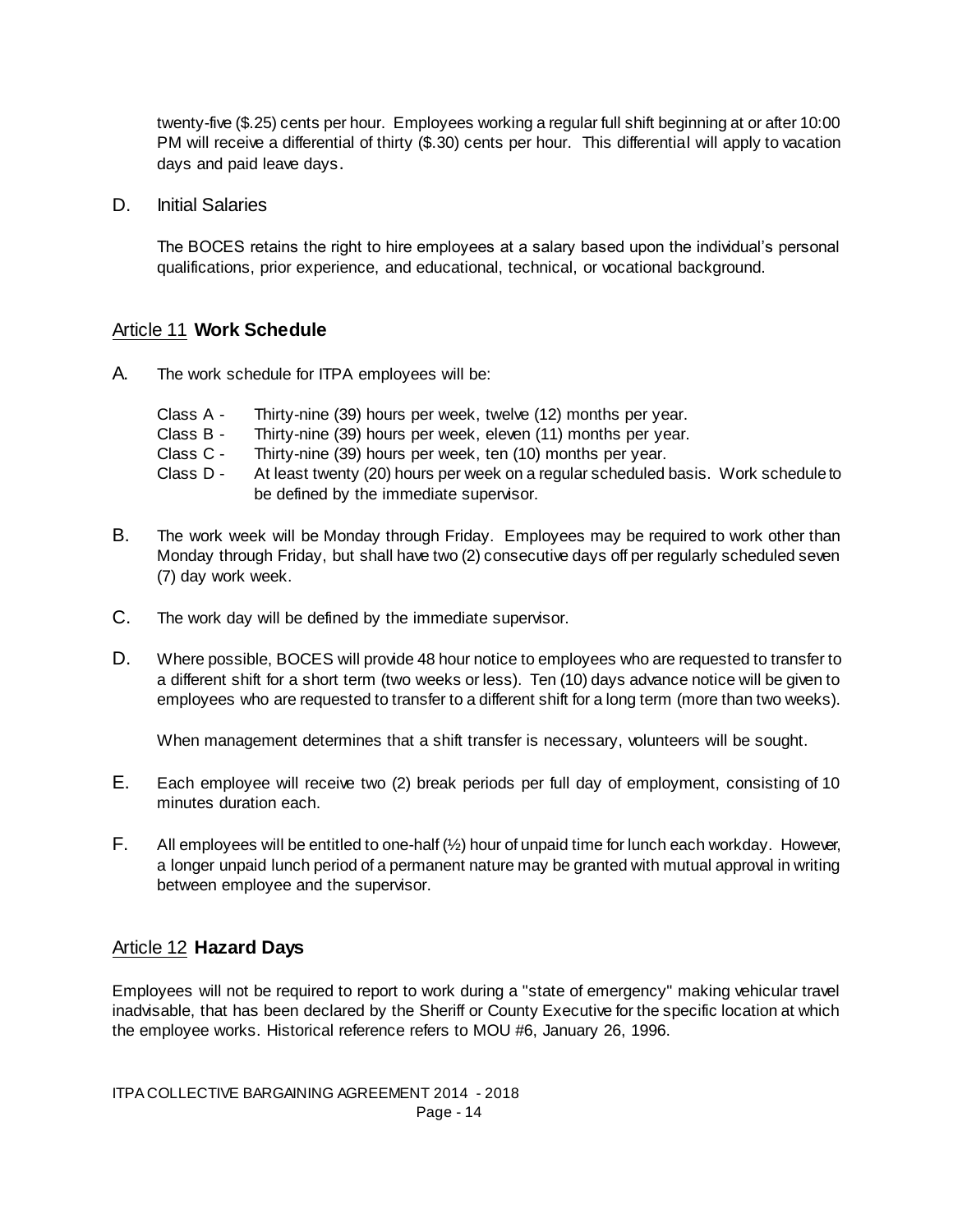## Article 13 **Overtime**

- A. Scheduled working hours may be extended when the organizational needs so require, and it is agreed between the employee and management.
- B. Consistent refusal to assist in meeting the organizational needs when overtime requests are asked may be taken into consideration when the annual evaluation is made.
- C. Employees will be compensated at a time and one-half rate for all time worked beyond forty (40) hours in any work week.
- D. When an employee is called in to work on his/her day off, he/she will be guaranteed three (3) hours pay at the applicable overtime rate. This will apply when the employee is specifically requested to work his/her day off or is called to come in to work for an emergency or problem situation, on his/her day off. An employee's day off is defined as a day he/she is not scheduled to work, such as a Saturday or Sunday (for an employee normally scheduled to work Monday through Friday), a holiday, or an approved vacation or leave day. This will not apply when the employee is requested to work extra hours, but discretion is provided to the employee in determining when the extra hours will be worked.
- E. When it is necessary for a ITPA employee to travel overnight in the performance of his/her duties, the employee will be compensated, in overtime or compensatory time excluding mealtime, for all time spent in travel beyond his/her normal work day.

## Article 14 **Compensatory Time**

- A. An employee may have the option to accumulate compensatory time for any extra hours worked in any work week. Compensatory time will be accumulated at the rate of one and one-half hours for each hour worked over forty (40) hours in any work week in accordance with appropriate State and Federal laws.
- B. For extra hours worked up to a total of forty (40) hours in one week, compensatory time will be accumulated on an one-for-one basis.
- C. Upon termination, employees are entitled to be paid for accrued compensatory time.

## Article 15 **Holidays**

A. All employees shall be given holidays off with pay for the following thirteen (13) days:

Independence Day **Christmas Day**\* Labor Day **New Year's Day** Veterans Day **President's Day** Good Friday **Memorial Day** Memorial Day

Columbus Day **Martin Luther King Day** Martin Luther King Day Thanksgiving Day Friday following Thanksgiving Day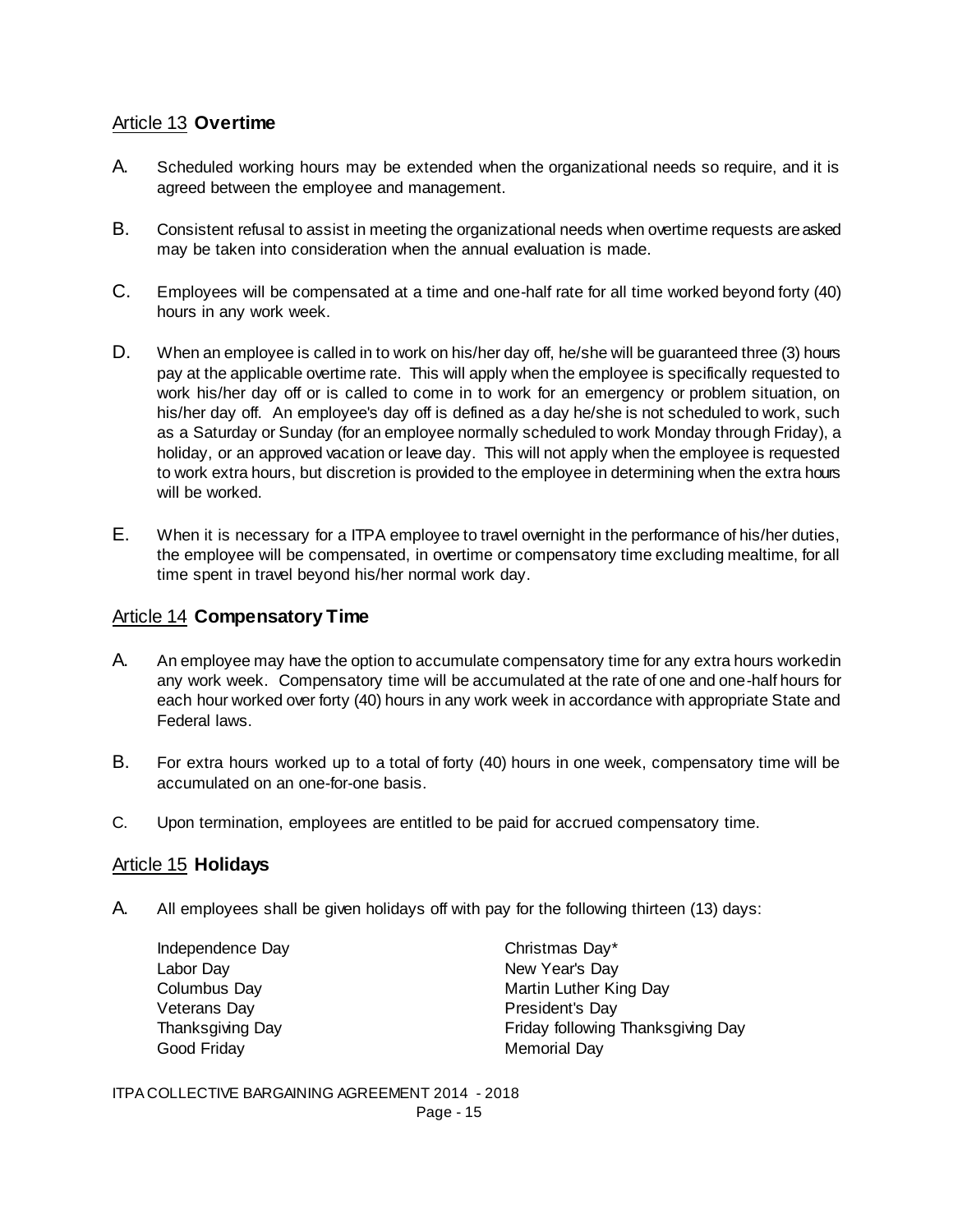\*If Christmas falls on a Tuesday, Wednesday, Friday or Saturday, the day before will also be a paid holiday. If Christmas falls on a Monday, Thursday, or Sunday, the day after will also be a paid holiday.

B. If a holiday falls on a Saturday or Sunday, another paid holiday, as established according to the BOCES calendar, will be provided.

#### Article 16 **Vacations**

A. **Class A** employees shall be granted paid vacations based upon continuous service as follows:

New employees hired any time between July 1 and June 30 will be eligible, during the second fiscal year, for a prorated number of vacation days. Proration shall be one (1) day per month, to a maximum of eleven (11) days, for each calendar month of employment.

During 3rd, 4th, and 5th fiscal year of continuous service the employee is entitled to eleven (11) days of vacation.

Subsequent vacation schedule throughout pattern of continuous employment:

During 6th fiscal year - 12 days During 7th fiscal year - 13 days During 8th fiscal year - 14 days During 9th fiscal year - 15 days During 10th fiscal year - 16 days During 11th fiscal year - 17 days During 12th and 13th fiscal year - 18 days During 14th and 15th fiscal year - 19 days During 16th and 17th fiscal year - 20 days During 18th and subsequent fiscal years - 21 days

B. **Class B** employees shall be granted paid vacations based upon continuous service as follows:

New employees hired any time between July 1 and June 30 will be eligible, during the second fiscal year, for a prorated number of vacation days. Proration shall be one (1) day per month, to a maximum of ten (10) days, for each complete calendar month of employment,

During subsequent years of continuous service, employees will be entitled to ten (10) days of vacation.

**Class C** employees shall be granted paid vacations based upon continuous service as follows:

New employees hired any time between July 1 and June 30 will be eligible, during the second fiscal year, for a prorated number of vacation days. Proration shall be one (1) day per month, to a maximum of nine (9) days, for each complete calendar month of employment,

During subsequent years of continuous service, employees will be entitled to nine (9) days of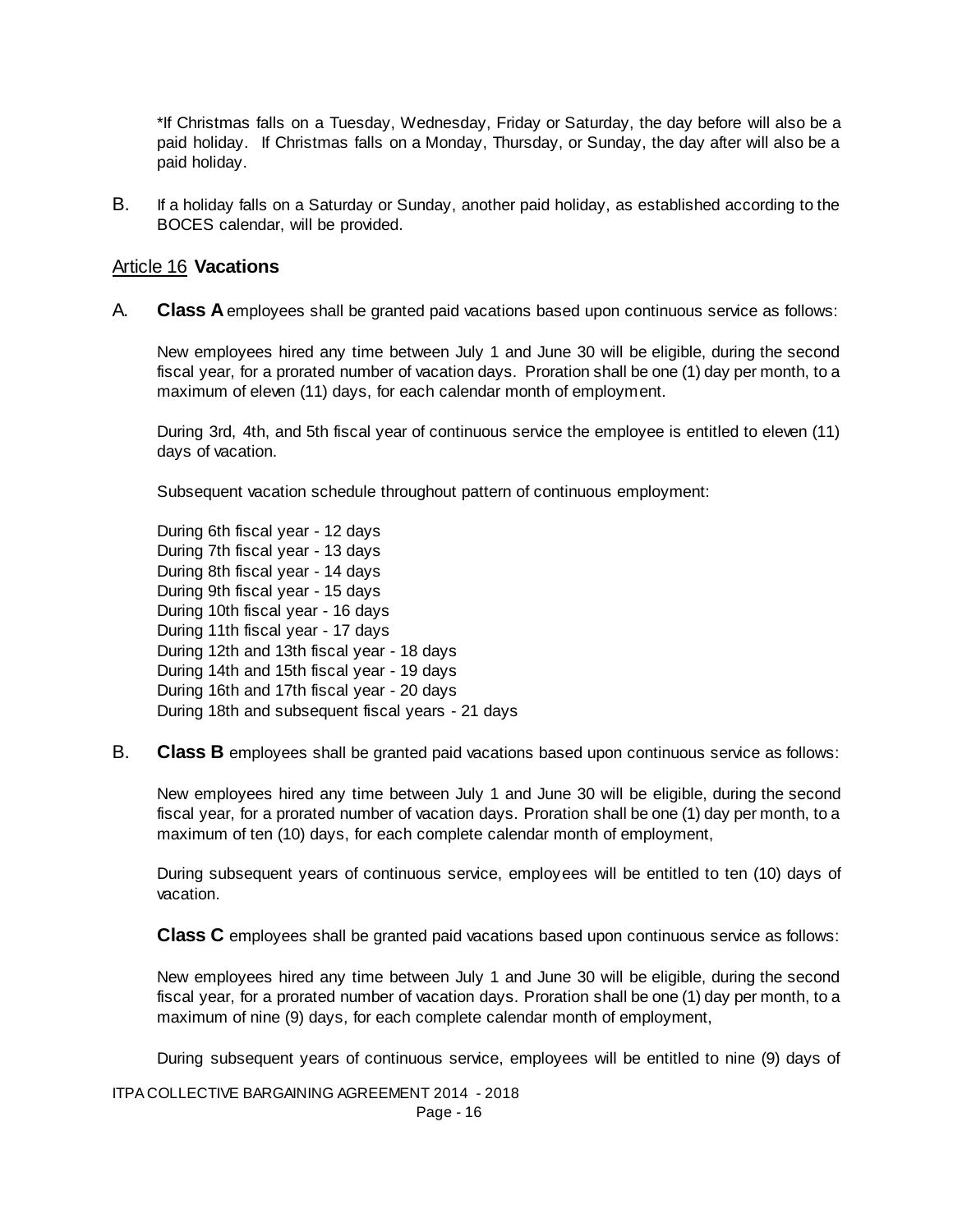vacation.

- C. Any employee who is laid off, discharged, retired or separated from service of the BOCES for any reason, will be compensated in cash for unused vacation that he/she has accumulated at the time of separation.
- D. In the case of the death of such an employee, payment for unused vacation will be made to his/her estate.
- E. Unused earned vacation, not to exceed ten (10) days, may be carried from one year to the next.
- F. Any requests for vacation of four (4) or more consecutive days for the next fiscal year submitted, in writing, before January 15th of the present year will be evaluated on the basis of seniority, subject to the needs of the organization. Such requests will be held until January 15th for consideration. Approval or denial will be given within five (5) working days of January 15th.

All other vacation requests will be scheduled subject to the needs of the organization. Approval or denial will be given within five (5) working days.

## Article 17 **Absences and Leaves**

A. General

All leaves will be available at the beginning of the fiscal year or at the beginning of employment with the anticipation that the employee works the full fiscal year. If an employee leaves the BOCES organization mid-year, a proration of leaves effective that last day worked will be calculated. In the event that an over usage of the prorated amount of leave exists, the appropriate amount will be deducted from the employee's final paycheck to compensate for the overage.

All employees must give two (2) weeks or ten (10) working days notice prior to termination.

All leaves will be calculated with respect to 1/4, 1/2, 3/4 or full days only.

Upon request of a member of the bargaining unit, the BOCES may, at its discretion, grant a leave of absence without pay for up to one (1) year at a time. Employees will be responsible for payment of the health insurance premiums during the unpaid leave.

B. Sick Leave

Sick leave will be earned at the rate of one and one quarter (1¼) days per month worked, credited on July  $1<sup>st</sup>$ , up to a maximum accumulation of two hundred twenty five (225) days.

Sick days may be utilized for the following reasons:

1. Any illness, for which the BOCES may require a certificate from a physician for an absence of three (3) or more consecutive days of illness.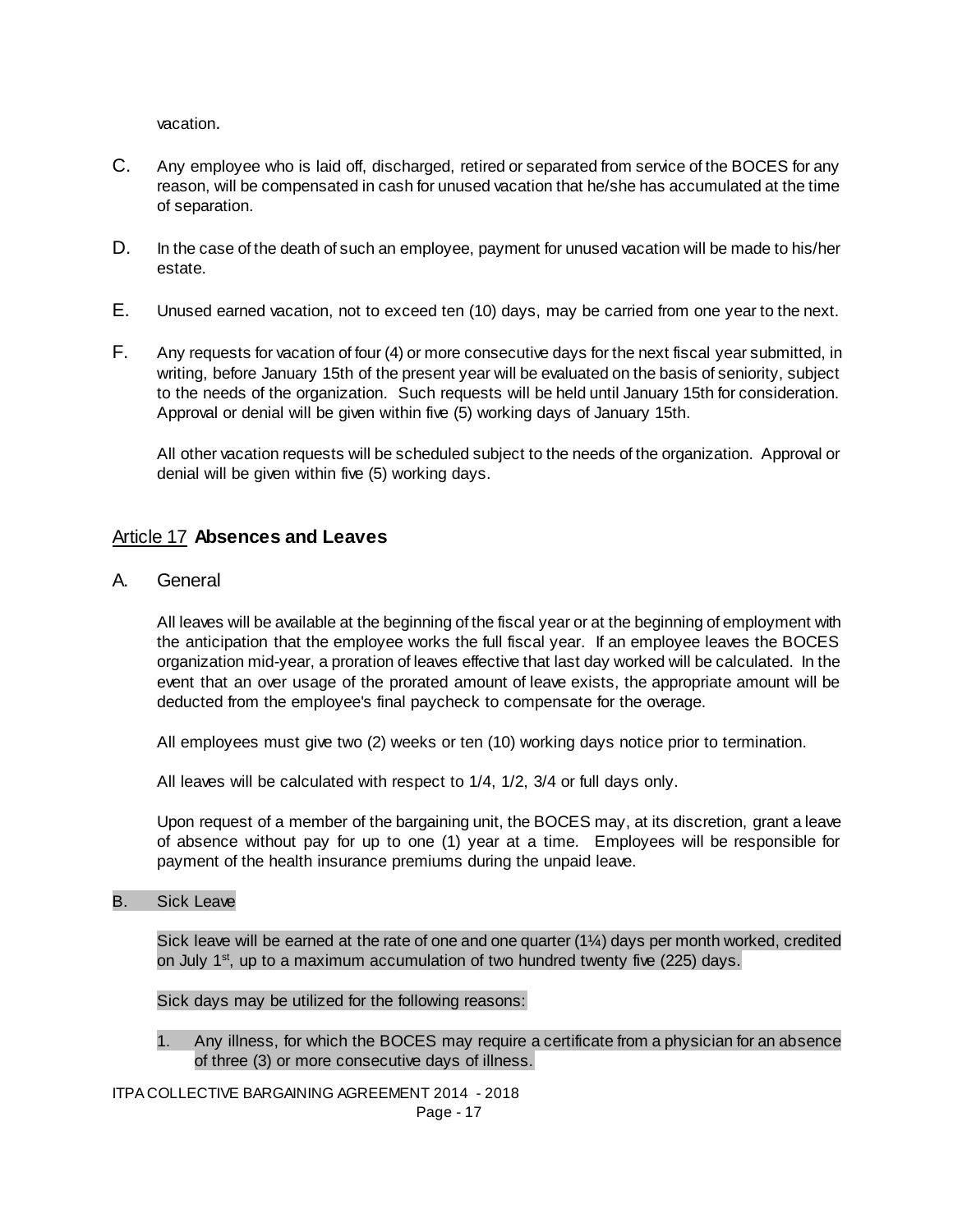- 2. Employees who exhaust their sick leave may request an unpaid leave.
- 3. The express purpose of this provision is to permit an excused paid absence from work for any illness. The BOCES reserves the right to discipline and/or deny leave to any employee who abuses the provisions of this Article.

When a Bargaining Unit Member either resigns or is terminated from active service, any accumulated sick leave balance shall be transferred to the sick leave bank. Should BOCES compensate an employee for his/her unused sick leave said accumulated leave will not transfer to the sick leave bank. When a Bargaining Unit Member retires from active service, BOCES will compensate the member for his/her unused sick leave in accordance with Article 19.B. Any days above and beyond those allowed as per Article 19.B. will be transferred to the sick bank.

- C. Sick Leave Bank
	- 1. Purpose

a.The sole purpose of the sick leave bank is to provide additional sick days to members who have suffered or whose household member has suffered catastrophic or long-term illness or injury of at least ten (10) consecutive work days and whose accumulated sick leave, comp time and vacation have been exhausted.

b.Catastrophic or long-term illness or injury is considered to be either life threatening or something which results in some form of impairment, illness or injury that causes an employee to be away from work for an extended period of time of at least ten (10) consecutive days.

c.Existing employees for the purpose of this provision are defined as ITPA members with employment of longer than two (2) weeks.

d.New employees for the purpose of this provision are defined as ITPA members with employment two (2) weeks or less.

- e.An employee receiving a grant from the sick leave bank will not have to pay back these days.
- 2. Membership
	- a. Membership is open to all employees covered by this Agreement.
	- b. Existing Employees will be accepted to the Sick Leave Bank effective every July 1st. To join the sick leave bank, an employee must fill out a Sick Leave Bank Membership Form by June 15th. These new members will then be eligible to draw on the sick leave bank only after they have contributed a total of four (4) days to the sick leave bank.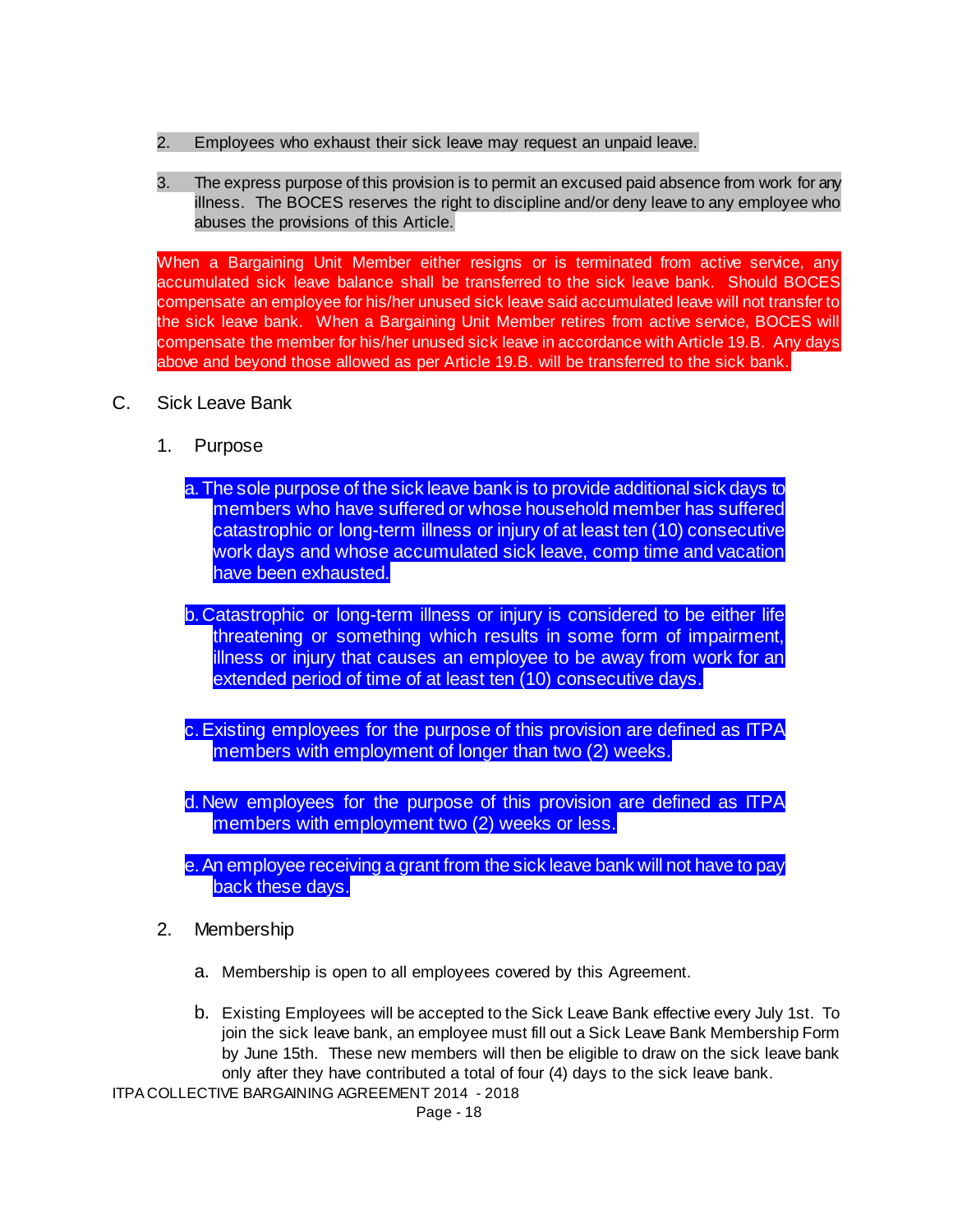- c. New employees covered by this agreement will be given an opportunity to join the bank within the two (2) week period following their first day of employment as a new ITPA member. If a member wishes to enroll after this time, he/she will be considered a new member and Article 17, 2b will apply.
- d. Two (2) days of accumulated sick leave will be credited to the sick leave bank annually for each member, no later than July 10 of each fiscal year, (July 1- June 30).
- e. Members who have contributed a minimum of four (4) sick days to the Bank will suspend their contributions until the Bank's total number of days drops below seven hundred (700).
- f. Should the Bank's total number of days drop below seven hundred (700) Human Resources will notify the Association's President(s), who will in turn notify the members that they must resume contributions to the Bank as follows. First, the members who have not contributed a total of ten (10) days will resume contributions. When all members have contributed ten (10) days, then all members will resume contributions until the number of Sick Bank days equals or exceeds seven hundred (700).
- g. Other members will continue to contribute two (2) days annually until they have contributed a minimum of four (4) sick days to the Bank
- h. The days in the sick leave bank will be member-donated from their accrued sick leave, and once these days are donated they are non-refundable.
- i. Membership contributions will continue from year to year without the necessity of filling out a new form.
- j. Members wishing to terminate membership at the end of the fiscal year must do so in writing before June  $15<sup>th</sup>$ . The letter should be directed to both the Sick Leave Bank Committee and the BOCES Human Resources Administrator. If a member wishes to reenroll he/she will be considered a new member and Article 17, 2b will apply.
- k. The Association's President will receive a list of participants from Human Resources stating total days contributed per member not later than September  $1<sup>st</sup>$  of each year. Said list will contain member names, date contributions started, total number of sick days contributed and total number of unused personal days contributed to the bank.
- 3. Applying for Days
	- a. Application for sick leave bank days will be made to the chairperson of the Sick Leave Bank Committee on a Sick Leave Bank Request Form.
	- b. To be eligible for sick leave bank utilization, an employee must have exhausted all available sick leaves, comp time and vacation before sick bank days will be granted.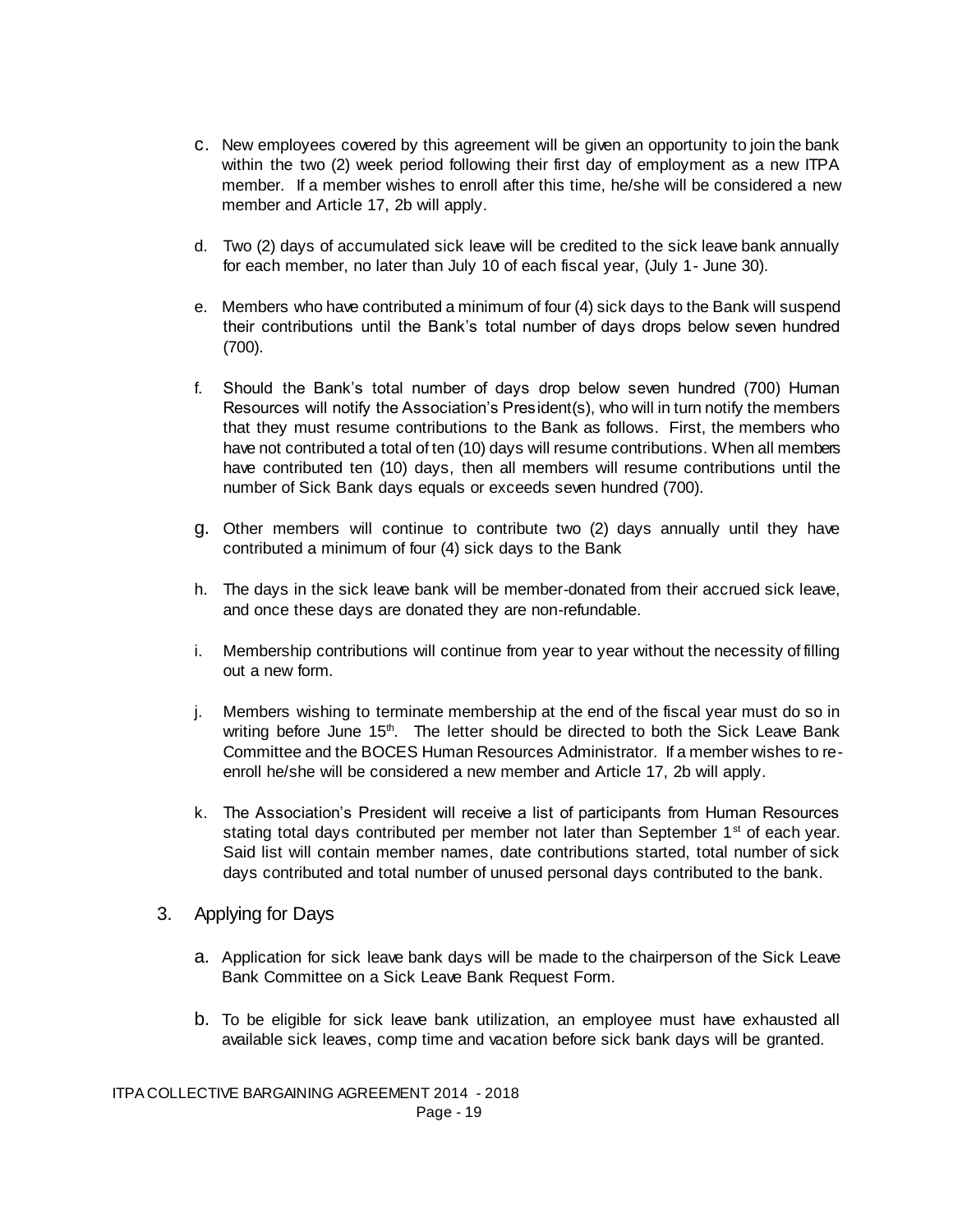- c. The employee must have physician's statement when applying for days from the sick leave bank.
- 4. Committee Composition
	- a. The sick leave bank shall be administered by a Sick Leave Bank Committee consisting of four (4) members. Two (2) of the members shall be appointed by ITPA and two (2) by the Superintendent.
	- b. The Sick Leave Bank Committee shall develop its own rules of procedure, forms for donation of and application for days, and shall elect its own chairperson.

#### 5. Regulations

- a. Benefits will be granted for catastrophic or long-term personal illness or injury only.
- b. Consensus of the Sick Leave Bank Committee is necessary to approve an application for a grant.
- c. The Sick Leave Bank Committee may allow benefits up to the number of days requested by an employee except that each grant shall not exceed sixty (60) work days. The maximum benefit per catastrophic or long-term illness or injury may not exceed one-hundred twenty work days.

#### D. Parental Leave

Any employee who is pregnant shall be granted, upon request accompanied by a physician's certificate of disability, an unpaid disability leave for up to twelve (12) consecutive weeks.

The employee must submit a written request to BOCES no later than four (4) weeks prior to the anticipated date of delivery. This leave shall be continuous with any sick leave used for pregnancy disability unless vacation days are used to bridge between the sick leave and the unpaid leave.

Should the individual decide not to return to work on the scheduled return date, she must notify the BOCES, in writing, at least four (4) weeks prior to that date.

If an employee is unable to perform her duties with the BOCES due to illness or disability due to pregnancy, the employee may utilize sick leave as outlined in this Article. Employees wishing to use sick leave before or after the birth of a child must submit a physician's statement of disability.

Consistent with all other provisions of this Section, any employee who is adopting a child shall be granted, upon request, accompanied by written verification from the adoption agency, an unpaid parental leave for up to twelve (12) consecutive weeks.

## E. Personal Leave

ITPA COLLECTIVE BARGAINING AGREEMENT 2014 - 2018 All personnel will receive five (5) personal business days per year with no reason required.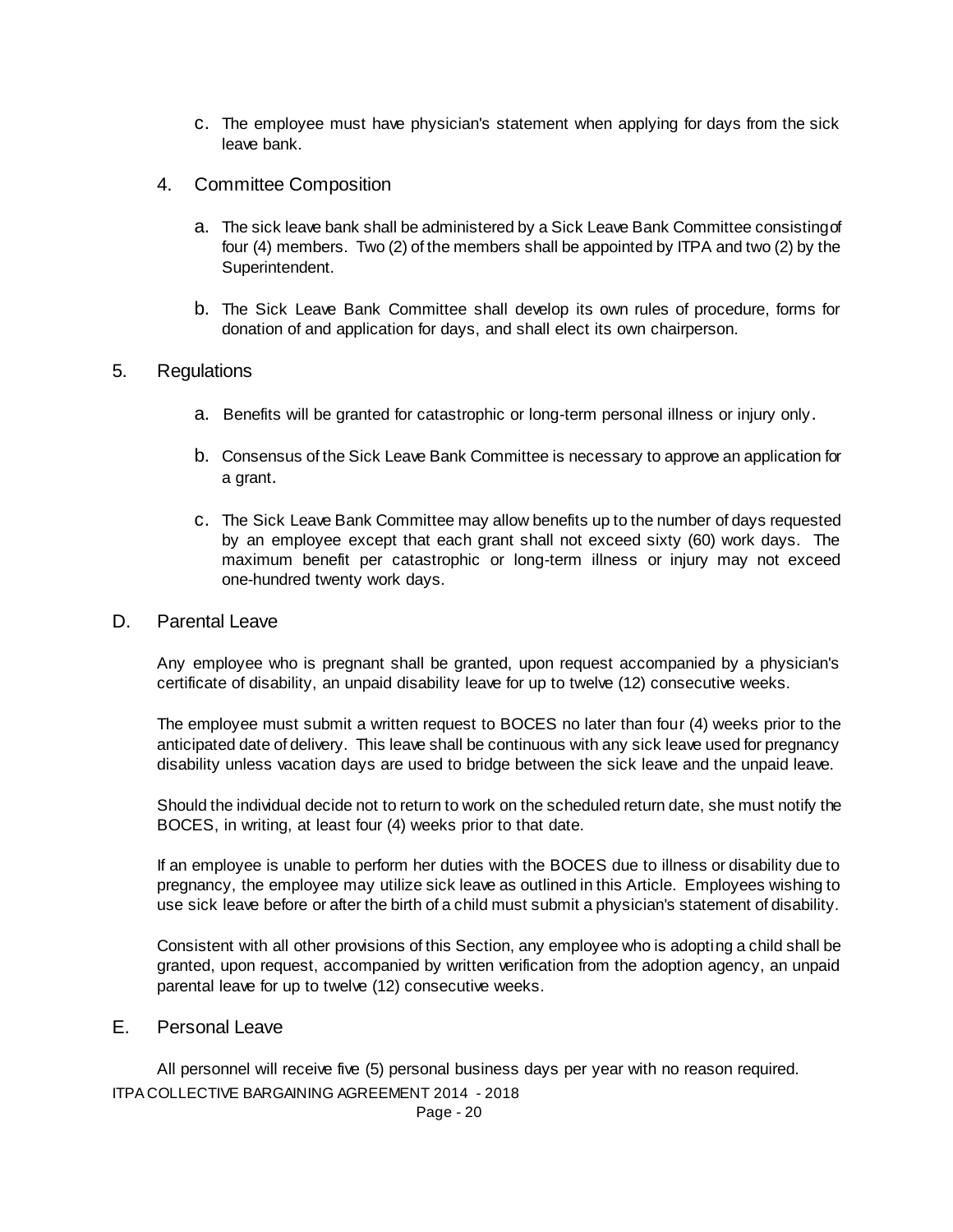Except in unusual situations, personal leave should be requested at least three (3) days prior to the requested date of leave.

Prior administrative approval must be received before use of said personal time.

Personal leave is not intended as an extension of a vacation period or for personal profit, recreation or convenience. Employees should attempt to make medical and dental appointments after the workday or as close to the end of the workday as possible in order to minimize time lost.

For all employees, any unused Personal Leave from the previous year (not to exceed four [4] Personal Days) shall be added to their individual Sick Leave accruals (see Section B of this Article) no later than July 10<sup>th</sup>.

#### F. Emergency Leave

Personnel will receive emergency leave days as per the following schedule:

Class A employees - 5 emergency leave days Class B employees' - 4 emergency leave days Class C employees - 4 emergency leave days Class D employees - prorated

Emergency leave will be available for death or critical illness. This leave includes father, mother, father-in-law, mother-in-law, spouse, son, daughter, brother, sister or other person living in the same household. The term "critical" shall mean that a physician requires the employee at the bedside.

In the event that an employee has no Emergency Leave left, the Superintendent, upon request from the employee, may grant permission to use accumulated sick leave time for death or critical illness in the immediate family.

### G. Jury Duty

- 1. An employee who is required to attend and serve as a juror will be paid the difference between the juror's fee and their regular pay for the time actually lost from work due to such jury duty.
- 2. It is understood that all employees, regardless of shift, will report back for work at any time when they are free from the responsibilities of jury duty for three (3) or more hours before the end of their normal scheduled work day.

### Article 18 **Health/Dental Insurance and Reimbursement**

A. During the term of the Agreement, the BOCES will participate in paying the premium to the extent of 95% of the premium for individual coverage and 85% of the premium for family coverage under the Excellus Blue Cross Blue Shield of CNY Southern Tier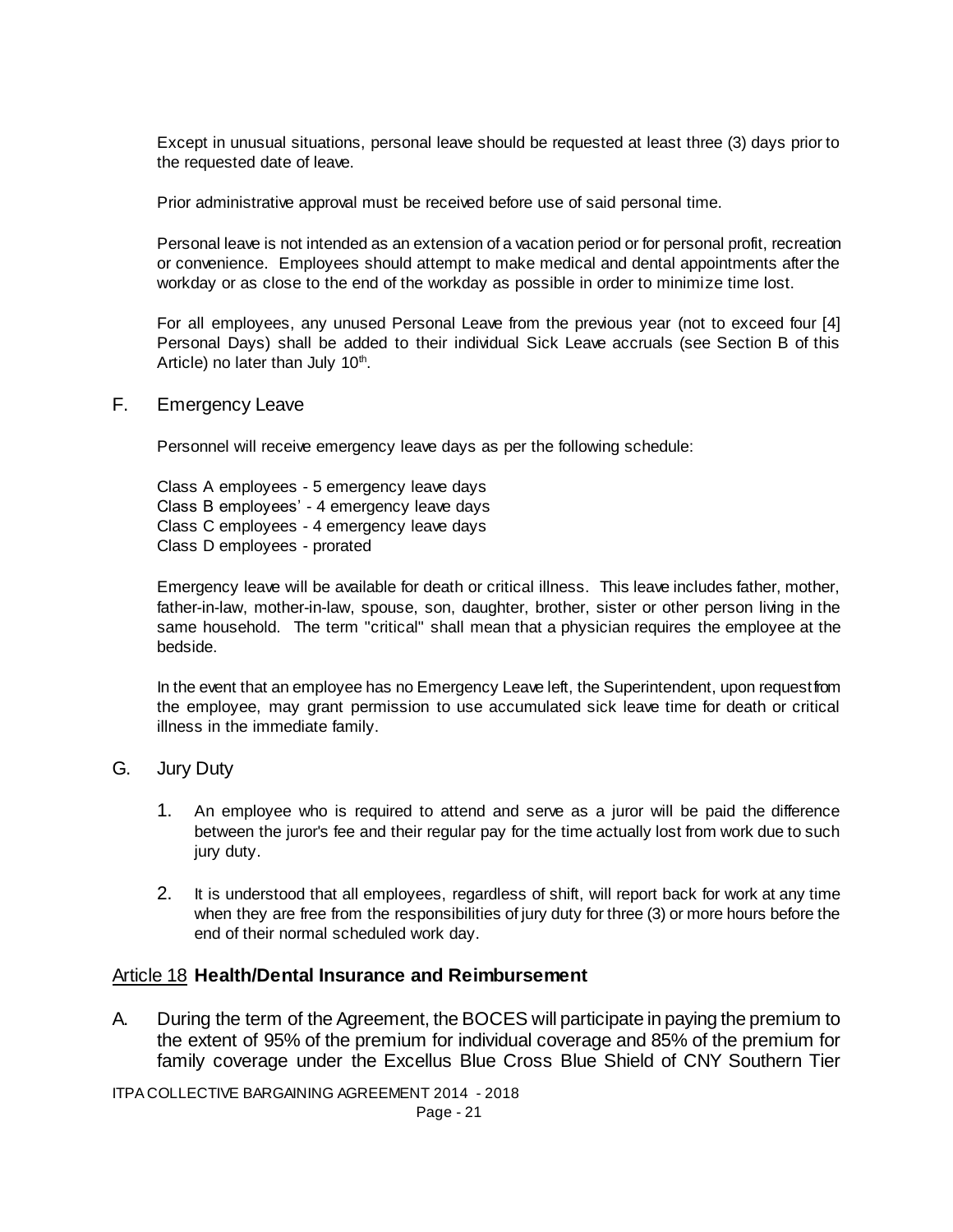Region Classic Blue Region-wide Health Plan and Blue PPO-H Health Plan.

Under both the classic Blue Region-wide Plan and the Blue PPO-H Plan prescription drug copays for both mail order and at a retail pharmacy are \$5, \$15, \$30, in accordance with tier structure and will be paid by the bargaining unit member.

Under the Classic Blue Region-wide Plan, prescriptions with a ninety (90) day fill at either a retail pharmacy or by mail order will be available for one copay (1-copay for each 90 day supply) at the \$5/\$15/\$30 tier rate.

Under the Blue PPO-H Plan prescriptions for 30 days at retail with one copay and 90 days at mail order with 3 copays at the \$5 / \$15 / \$30 tier rate.

- B. BOCES will provide the Broome-Tioga BOCES Dental Plan administered by EBS REMSCO Inc. that includes Basic, Supplemental Basic, Periodontics, Prosthetics and Orthodontics at the 95% individual, 85% family rate participation for all bargaining unit members. Any change in dental coverage shall be bargained.
- C. BOCES will reimburse employees for the loss or damage to eye glasses, hearing aids and prosthetic-type devices damaged as a result of the performance of their duties.
- D. Insurance Declinations

Employees who are eligible but who decline health insurance and/or dental insurance coverage shall receive a one-time salary increase, as shown in the chart below, based on the effective date of the declination:

| <b>EMPLOYEE</b>                                                                      | <b>DECLINE</b>        | <b>DECLINE</b>      | <b>DECLINE</b>                                                                             | <b>DECLINE</b>                                                                         | <b>DECLINE</b>                            | <b>DECLINE</b>   |
|--------------------------------------------------------------------------------------|-----------------------|---------------------|--------------------------------------------------------------------------------------------|----------------------------------------------------------------------------------------|-------------------------------------------|------------------|
| <b>ELIGIBILITY</b>                                                                   | HEALTH                | <b>HEALTH</b>       | HEALTH                                                                                     | HEALTH                                                                                 | <b>DENTAL</b>                             | <b>DENTAL</b>    |
|                                                                                      | (INDIVIDUAL) (FAMILY) | INSURANCE INSURANCE | <b>INSURANCE</b><br><b>BUT ELECT</b><br><b>PRESCRIPTION</b><br><b>PLAN</b><br>(INDIVIDUAL) | <b>INSURANCE</b><br><b>BUT ELECT</b><br><b>PRESCRIPTION</b><br><b>PLAN</b><br>(FAMILY) | <b>INSURANCE</b><br>(INDIVIDUAL) (FAMILY) | <b>INSURANCE</b> |
| <b>ELIGIBLE</b><br><b>FOR</b><br><b>INDIVIDUAL</b><br><b>COVERAGE</b><br><b>ONLY</b> | 225                   | <b>NA</b>           | 150                                                                                        | NA                                                                                     | 15                                        | NA               |
| <b>ELIGIBLE</b><br><b>FOR</b><br><b>INDIVIDUAL</b>                                   | 225                   | 350                 | 150                                                                                        | 300                                                                                    | 15                                        | 35               |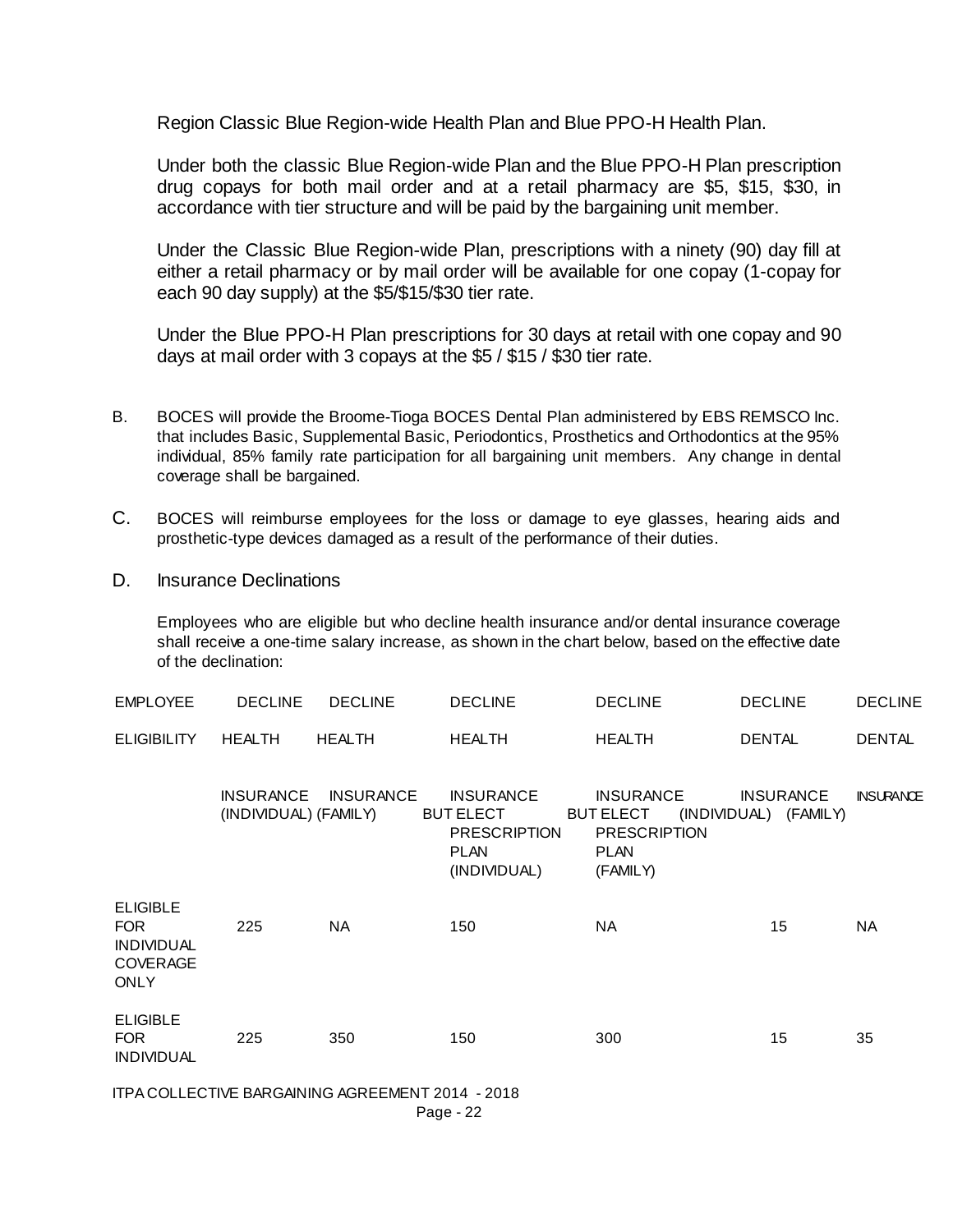AND DEPENDENT COVERAGE

> Employees who elect to take a health insurance, dental insurance and/or prescription plan option after receiving a salary increase under the terms of this Section, shall receive a salary decrease based on the chart above.

> Employees who are eligible for health insurance, dental insurance and/or prescription plan may only elect coverage at specified times each year (April 1 and October 1).

E. Said plan shall continue the guarantee for disabled employees (up to two [2] years' coverage), retired employees at 50/35 percent participation rate (exclusive of those retirees that accept employment where they have equal or better health care coverage). For any retiree who is currently eligible for a 50/35 BOCES participation in his health insurance premium and who elects the two-person plan, the BOCES contribution will be 65% of the individual component of the premium and 35% of the dependent component of the premium. In the event of the retiree predeceasing a dependent spouse, the spouse will enjoy a 65% contribution to an individual health plan, provided that the surviving spouse does not remarry or become eligible for a health plan that provides equal or better benefits (Medicare excluded). Eligible retirees who opt for a Family Plan will continue to receive a 50/35 contribution from the BOCES. In this case, upon the retiree's death, BOCES would contribute up to 65% of the cost of the surviving spouse's individual plan only, with the same limitations, as above, regarding remarriage and other coverage eligibility. The District shall provide the appropriate health insurance at the 65% rate for individual retiree health insurance.

Effective July 1, 2010, Employees must have ten (10) or more years of service to BOCES to be eligible for health insurance benefits in retirement.

F. IRS-125 Flexible Spending and Premium Conversion

A flexible spending program will be provided to employees who have been employed by BOCES for at least one year. The minimum participation per employee is two-hundred (\$200) dollars annually. Employee contributions to health and dental premiums will be deducted in accordance with IRS-125 "premium conversion", unless the employee declines, in writing, to participate in the premium conversion plan.

G. Employee Assistance Program

BOCES will provide an employee assistance program.

#### Article 19 **Retirement**

- A. The BOCES will participate in the New York State Employees Retirement Plan 75-I, and the appropriate Teachers Retirement Plan.
- ITPA COLLECTIVE BARGAINING AGREEMENT 2014 2018 B. Each bargaining unit member with ten years of service with BOCES who retires after July 1, 1993 will be eligible for an award of money. This award shall be sixty-five (\$65) dollars times the number of unused sick days the bargaining unit member has, to a limit of 225 days. Such contribution wil l be

Page - 23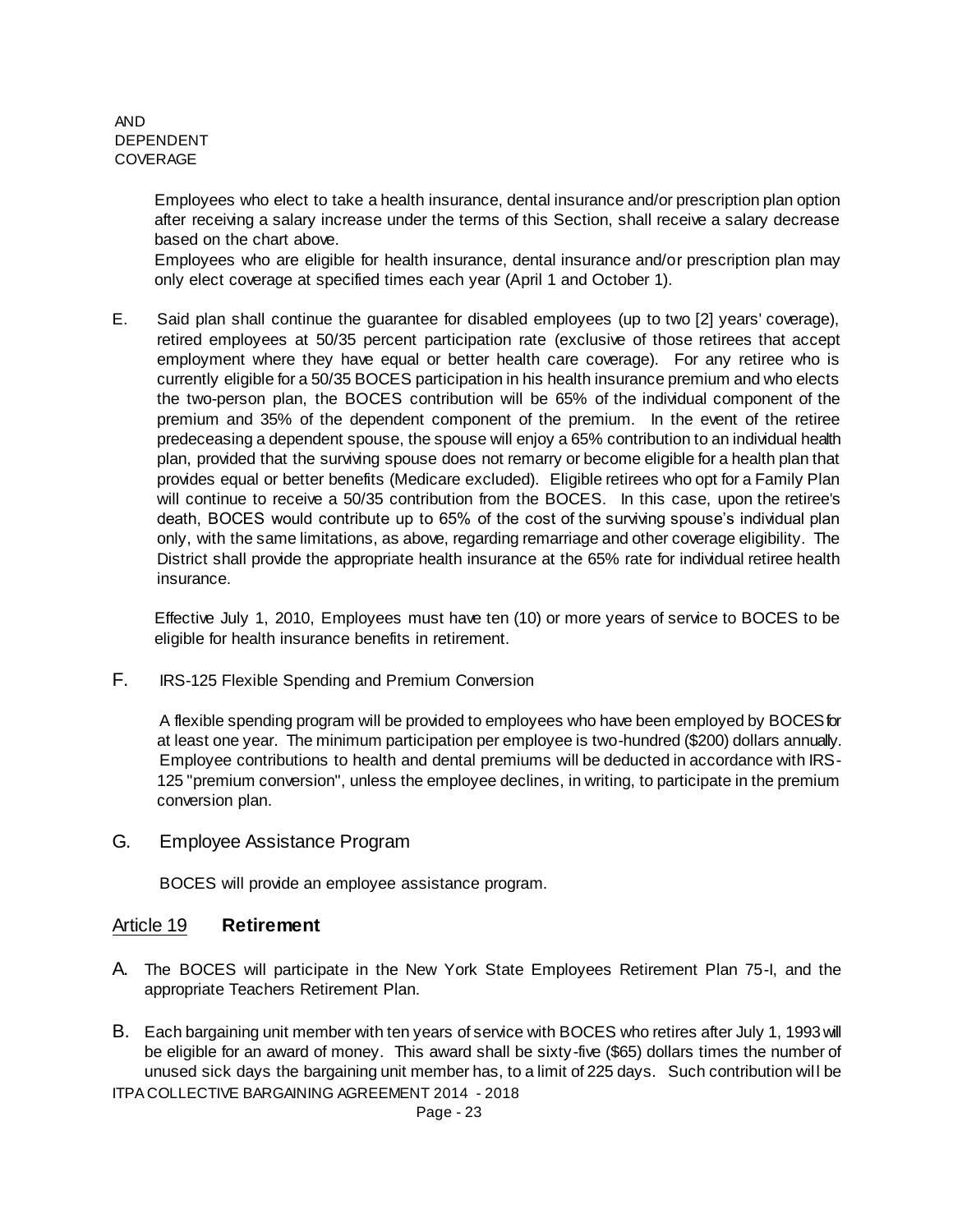made to a 403(b) program able to accept employer contributions as defined in the Internal Revenue Code.

- C. Mandatory Clauses
- 1. **No Cash Option** No employee may receive cash in lieu of or as an alternative to any of the Employer's Non-elective Contribution(s) described herein.
- 2. **Contribution Limitations** In any applicable year, the maximum Employer Contribution shall not cause an employee's 403(b) account to exceed the applicable contribution limit under Section 415(c)(1) of the Code, as adjusted for cost-of-living increases. For Employer Non-elective Contributions made post-employment to former employees' 403(b) account, the Contribution Limit shall be based on the employee's compensation, as determined under Section 403(b)(3) of the Code and in any event, no Employer Non-elective Contribution shall be made on behalf of such former employee after the fifth taxable year following the taxable year in which that employee terminated employment.

In the event that the calculation of the Employer Non-elective Contribution referenced in any of the preceding paragraphs exceed the applicable Contribution Limits, the excess amount shall be handled by the Employer as follows:

A. For all members in the New York State Teachers' Retirement System ("TRS") with a membership date before June 17, 1971, the Employer shall first make an Employer Nonelective Contribution up to the Contribution Limit of the *Internal Revenue Code* and then pay any excess amount as compensation directly to the Employee. In no instance shall the Employee have any rights to, including the ability to receive, any excess amount as compensation unless and until the Contribution Limit of the *Internal Revenue Code* are fully met through payment of the Employer's Non-Elective Contribution; and

 B.For all members in the New York State Teachers Retirement System ("TRS") with a membership date in the TRS on or after June 17, 1971, and for all members in the New York State Employees' Retirement System regardless of their membership date, the Employer shall first make an Employer Non-elective Contribution up to the Contribution Limit of the *Internal Revenue Code*. To the extent that the Employer Non-elective Contribution exceeds the contribution Limit, such excess shall be reallocated to the Employee the following year as an employer Non-elective Contribution (which Contribution shall not exceed the maximum amount permitted under the Code), and in January of each subsequent year for up to four (4) years after he year of the Employee's employment severance, until such time as the employer Non-elective contribution is fully deposited into the Employee's 403(b) account. In no case shall the Employer non-elective Contribution exceed the Contribution Limit of the *Internal Revenue Code*

3. **403(b) Accounts** Employer contributions shall be deposited into the 403(b) account selected by employee to receive Employer contributions, provided such account will accept Employer Nonelective Contributions. If the employee does not designate a 403(b) account to receive Employer's contributions, or if the account designated will not accept Employer's Non-elective Contributions for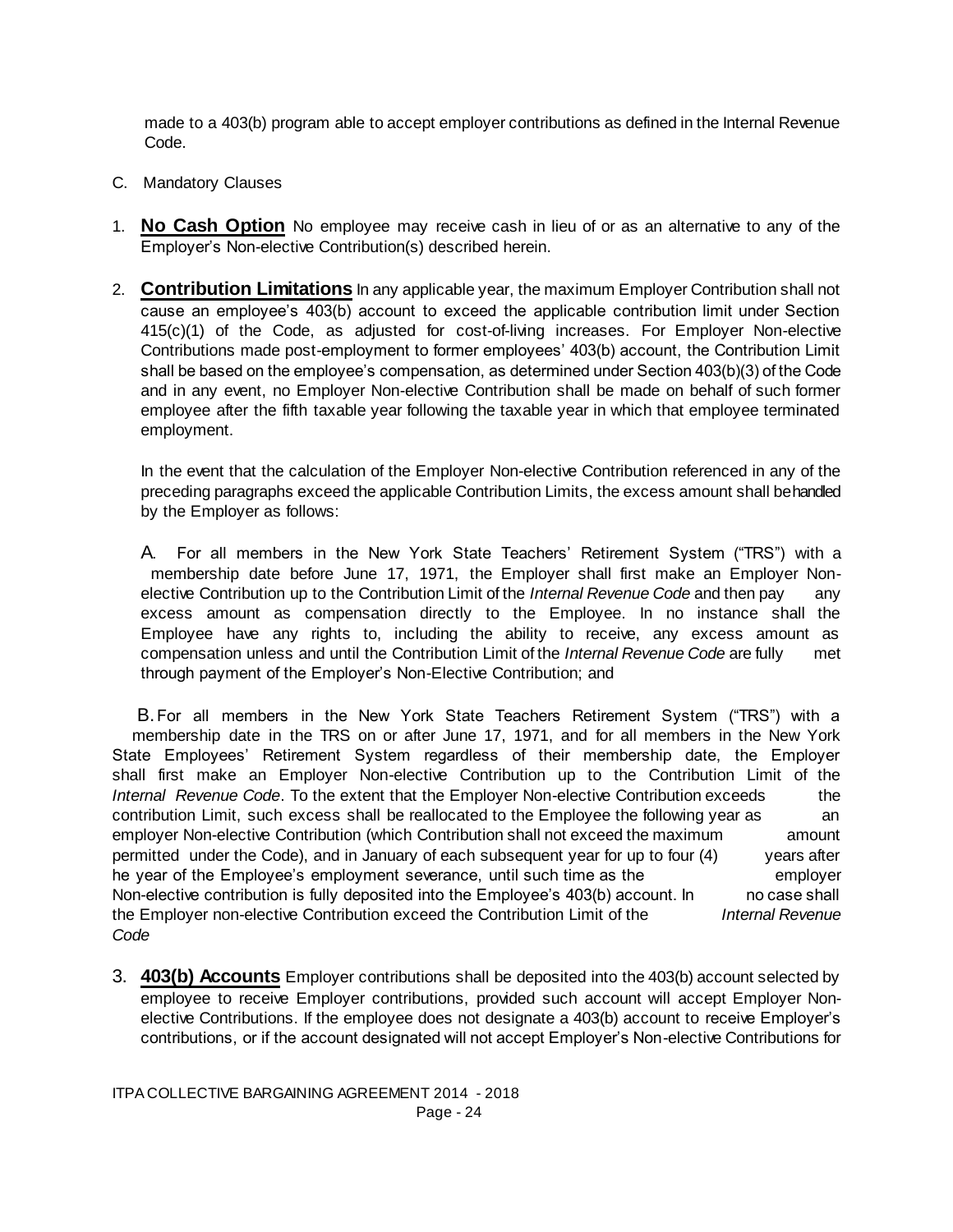any reason, then Employer shall deposit contributions, in the name of the employee, into the endorsed 403(b) program.

- 4. **Tier I Adjustments** Tier I members with membership dates prior to June 17, 1971, Employer Nonelective Contribution hereunder will be reported as non-regular compensation to the New York State Teachers' Retirement System.
- 5. This MOA shall be subject to IRS regulations and rulings. Should any portion be declared contrary to law, then such portion shall not be deemed valid and subsisting, but all other portions shall continue in full force and effect. As to those portions declared contrary to law, the Association and Employer shall promptly meet and alter those portions in order to provide the same or similar benefit(s) which conform, as closest as possible, to the original intent of the parties.
- 6. This MOA shall further be subject to the approval of the 403(b) Provider, which shall review the MOA solely as a matter of form and as the provider of investment products designed to meet the requirements of Section 403(b) of the *Internal Revenue Code*. Upon request, ING Life Insurance and Annuity Company ("ILIAC") agrees to provide the Employer with ILIAC's standard hold harmless agreement where the Employer has selected ILIAC as the provider of 403(b) accounts for receipt of Employer Non-elective Contributions.

7. Both the Employer and Employee are responsible for providing accurate information to the 403(b) Provider. This information includes both Elective and Employer Non-Elective Contributions and the amount of the participant's Includible Compensation.

8. **Employer Non-Elective Contribution Equal to Termination Pay** The Employer agrees to make an Employer Non-elective Contribution to the 403(b) account of each covered employee, who severs their employment with the Employer during the contract year and who is eligible to apply for and who commences their retirement from the state sponsored retirement system. The amount of Employer's contribution for each eligible employee shall equal the value of each such employee's accumulated leave days, determined in accordance with this Article. The Employer shall make the maximum contribution permitted under Section 415(c)(1) of the Internal Revenue Code of 1986, as amended, for the year in which the employee severs employment. The Employer shall deposit the contribution no later than **90** days, following the employee's severance date.

In the event of the retired employee's death, any balance held by BOCES will be paid to the estate of the retiree.

## Article 20 **Seniority**

- A. In relation to seniority, Civil Service law and Education law will apply.
- B. In reduction of work force, the BOCES will give employees so affected, based on seniority within classification, fifteen (15) working days notice of such layoff. The ITPA representatives will receive a copy of said notice.
- C. If a reduction in work force is being considered, a seniority listing within classification will be made available to ITPA representatives.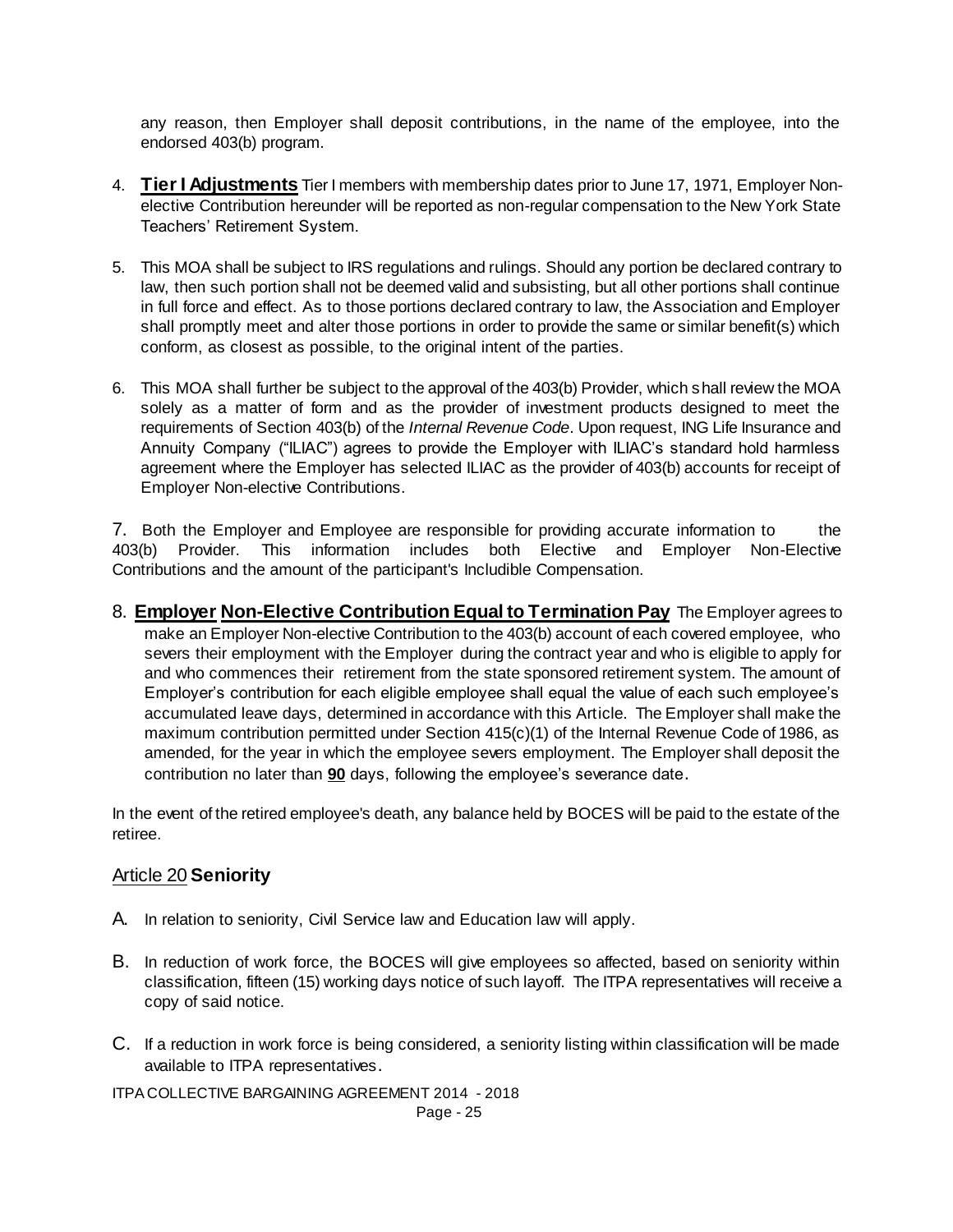### Article 21 **New Hire**

- A. Job openings will be posted, by management, for ten (10) working days. Any person desiring such position may apply for and be given consideration under the terms of this Article.
- B. Every new hire placed in a position covered by this Agreement must serve a probationary period. The purpose of this period is to allow the immediate supervisor time to evaluate performance of the employee before permanent status is confirmed.

If a probationary employee is to be terminated, he/she will be given prior notification stating the reason for termination, and the probationary employee will have the right to meet with his/her supervisor to discuss the reason.

C. Certified personnel shall follow those requirements as defined by law.

### Article 22 **Personnel File**

- A. Any employee will have the right, upon notice of one (1) working day, to review his/her personnel file in the presence of a BOCES official designated by the Superintendent for that purpose. Upon request, the employee will receive a copy of any document in the personnel folder and may answer anything deemed to be adverse, or which he/she believes to be unjust. All confidential communications from the employee's former employer(s) shall be removed prior to this review.
- B. Material designated for the personnel file will have "cc: Personnel File" placed on that material. Material destined for the employee's file will not be placed in the file until after the employee has been notified that such materials are to be placed in the file.

## Article 23 **Personal Vehicle Use and Travel Expenses**

Any employee covered by this Agreement who is required by the BOCES and authorized in advance by his/her supervisor to use a personal vehicle in performance of duties on behalf of the BOCES, will be reimbursed for mileage so incurred at the prevailing IRS rate.

### Article 24 **Savings Clause**

- A. This agreement incorporates the entire understanding of the parties on all issues that have been subject to negotiations.
- B. If any article or part thereof of this Agreement, or any addition thereto, should be found in violation of any federal, state, or local law, or its adherence to or enforcement of any article or part thereof should be restrained by a court of law, the remaining articles of agreement, or any addition thereto, will not be affected.